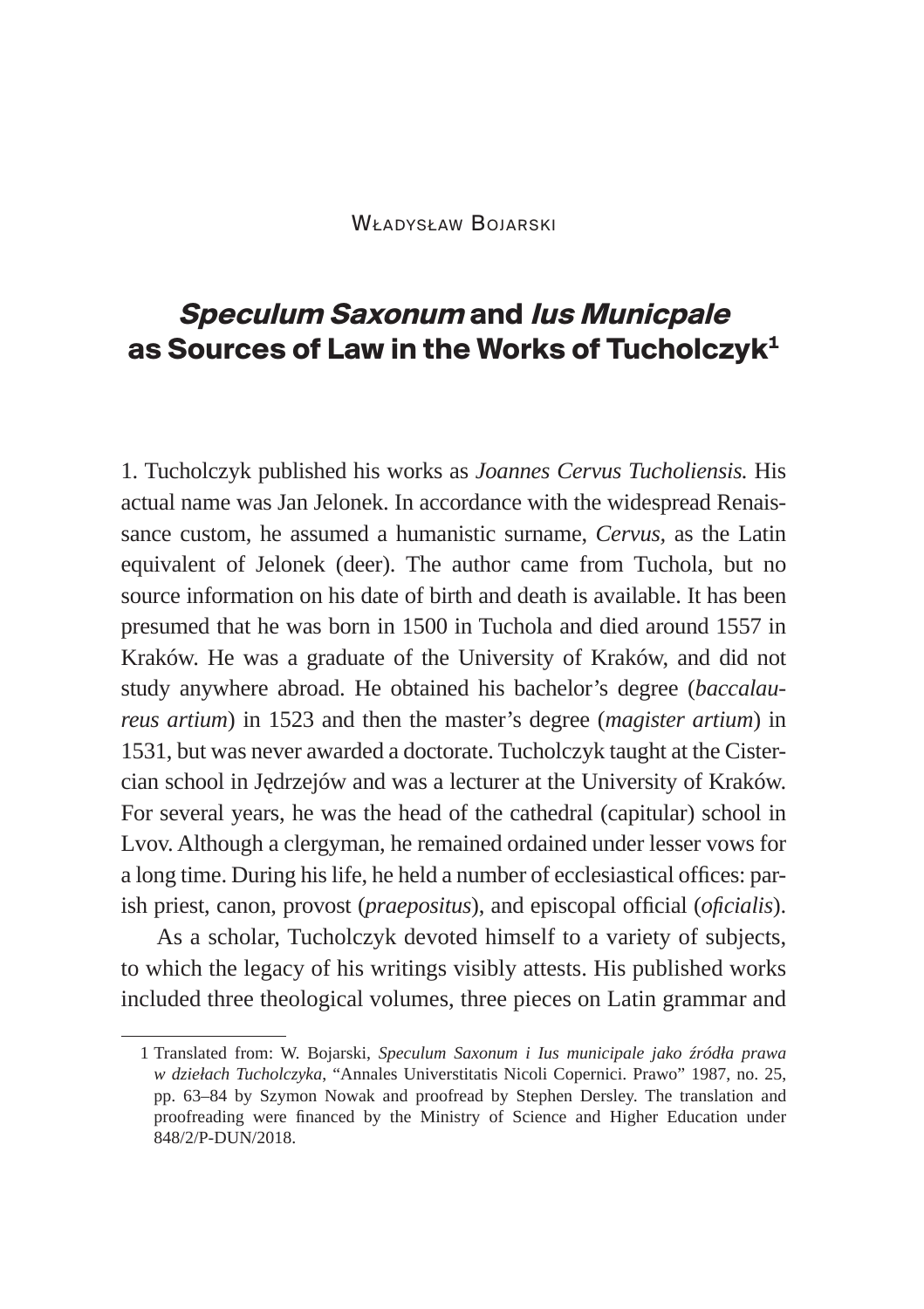syntax, and two treatises on law. Tucholczyk is the first writer-lawyer who turned his attention to municipal law in Poland, and made the attempt to embark on a compilatory study of that law. Subsequent works in that field would be written by Mikołaj Jaskier, Jan Kirstein Cerasinus, Stanisław Eichler, Bartłomiej Groicki and Paweł Szczerbicz, to name only sixteenth-century authors. Some of those, such as Jan Kirstein or Bartłomiej Groicki, took ample advantage of Tucholczyk's oeuvre, though without mentioning him by name.

The legal treaties of Tucholczyk include *Farrago actionum civilium iuris Maydeburgensis* and *Epitome pontificii ac caesarei iuris*. The first edition of *Farrago* was published in Kraków in 1531. It is the earliest study of municipal law in Poland and, until 1607, it saw nine further editions. The fourth edition from 1540 differs substantially from its predecessors. Already the title betokens that changes had been made, as it reads *Farraginis actionum iuris civilis et provincialis Saxonici, municipalisque Maydeburgensis libri septem*… It is also considerably more extensive, comprising seven books instead of three, as in the first edition of 1531, or four as in the second of 1535. First and foremost, however, it is permeated by Roman law, which the author indicated in the title (*ius civile*). The following five editions are essentially copies of the fourth, and this paper will rely on this version of the work.

Tucholczyk's second volume dedicated to law is *Epitome pontificii ac caesarei iuris.* The work was printed twice (in May and November) 1534, also in Kraków. As the title suggests, Tucholczyk is concerned with canon and Roman law. Moreover, the author also informs the reader that each chapter is supplemented with *appendices* containing provisions of the statutes of Polish and Saxon land law administered in the courts of the Kingdom of Poland. It is a textbook as well as a scholarly work. Tucholczyk refers to *Epitome* in the fourth edition of *Farrago*  of 1540. Both books by Tucholczyk were intended to be used by both practitioners and students.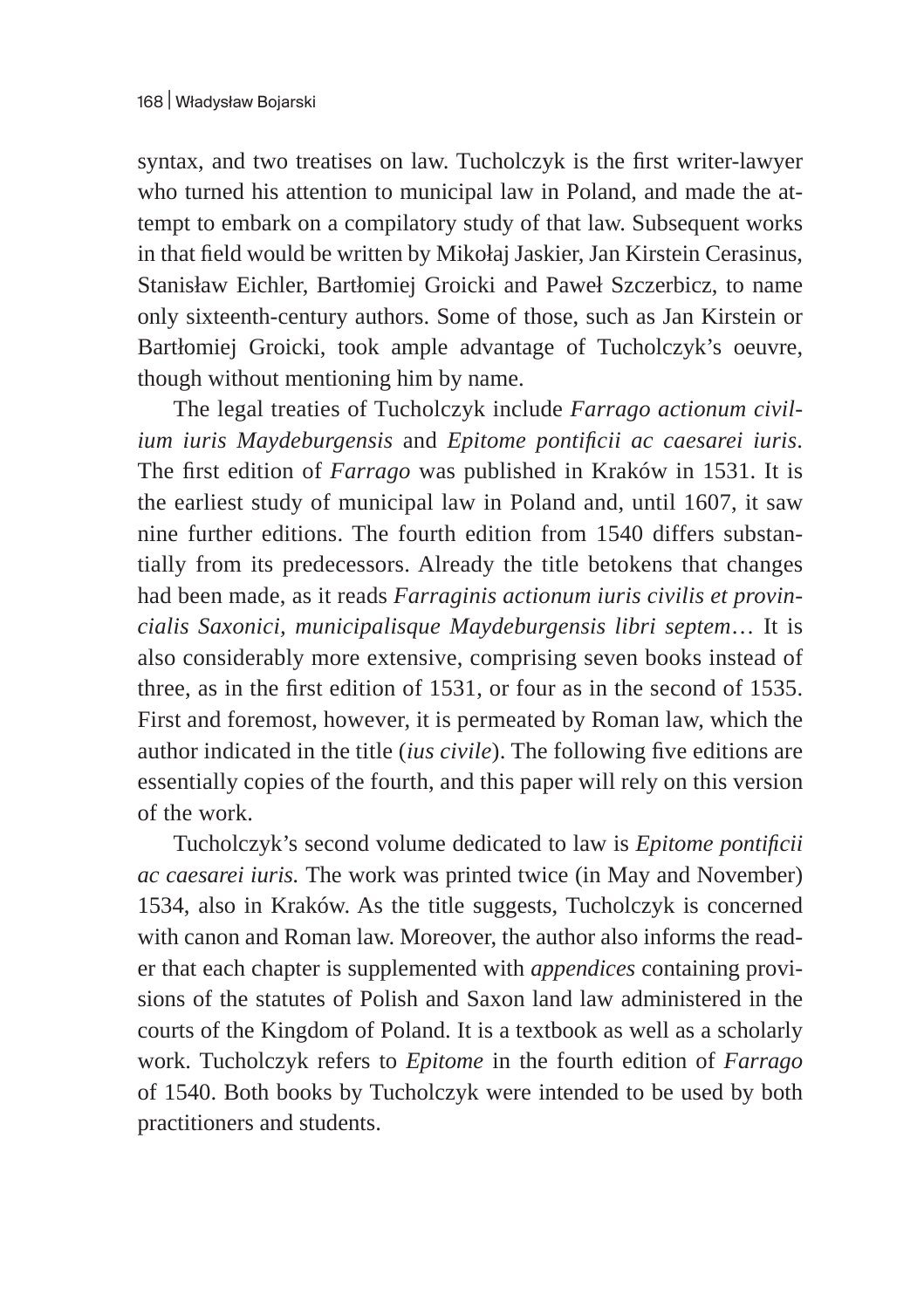The legal content in these works follows a different arrangement, which is due to the fact that they are concerned with distinct matters, although certain sections from *Epitome* are included with hardly any modification in *Farrago* (1540). This is how the structure of the works is laid out:

The aforesaid edition of *Farrago* (1540) comprises seven books, whose translated titles are as follows: *On law, justice and jurisprudence*, *On the acquisition of ownership*, *On covenants*, *On kinship and familial relations*, *On the judicial process*, *On the meaning of words and things*, *On the rules of Roman and canon law*. *Epitome* consists of ten chapters entitled (in translation) in the following manner: *On carnal kinship*, *On familial affinity*, *On legal kinship*, *On spiritual kinship*, *On marriage*, *On dowry law*, *On donations*, *On testaments*, *On succession*, *On legal rules.* 

Tucholczyk's legal works derive from the sources of Roman, canon, Polish, and German law. In this paper, we are interested in the sources of German (Saxon) law, which include *Sachsenspiegel* and *Sächsisches Weichbild*. In the 1540 edition of *Farrago*, Tucholczyk cites the above books of law from Mikołaj Jaskier's editions of *Speculum Saxonum* and *lus municipale*, but unlike in the previous versions of *Farrago*, chooses not to rely on the so-called *versio Sandomiriensis.* 

In total, *Farrago* contains approximately 247 quotations from German law; 123 of those originate from *Speculum Saxonum,* and 20 from its gloss; *Ius municipale* is quoted 80 times, while its gloss is referred to 16 times.

In *Epitome,* Tucholczyk quotes the *Saxon Mirror* and the gloss according to the so-called *versio vulgata,* i.e. the edition on which Mikołaj Jaskier had relied, whereas *The Saxon Weichbild* (*Liber Ottonis iuris Maydeburgensis*) follows the so-called *versio Sandomiriensis.* German law is cited in *Epitome* 87 times, with 33 quotes from *Speculum Saxonum*  and 3 from its gloss; *Ius municipale* is quoted 22 times and *Liber Ottonis iuris Maydeburgensis* 19 times. As for other German sources trans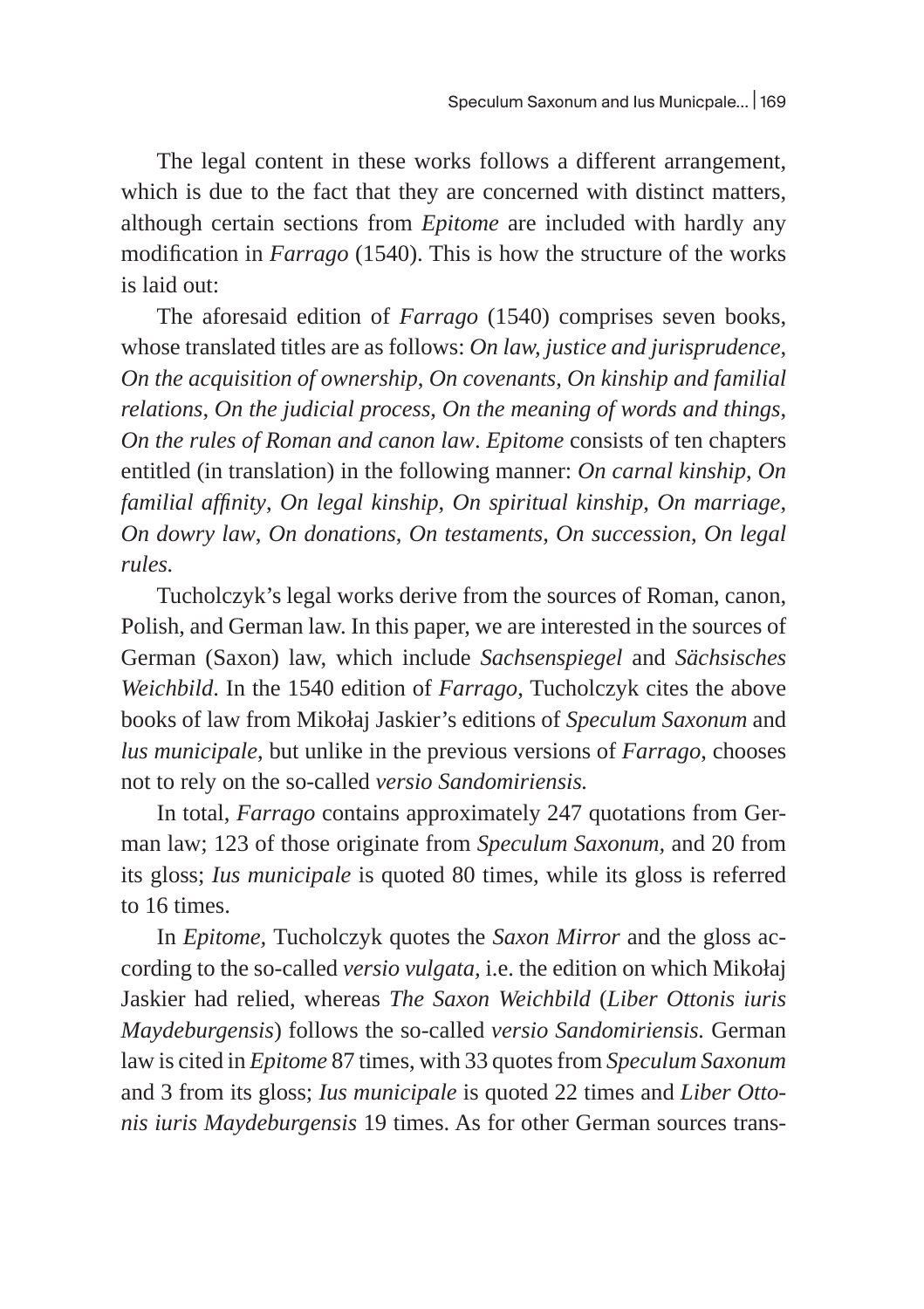lated into Latin, Tucholczyk cites distinction 2, chapter XII, part I of the so-called *Magdeburgen Fragen*. 2 This is a ruling (*Urteil*) concerning testamentary freedom.

The above applies to the procedural and substantive law discussed by Tucholczyk. In this paper, I will focus on the elements of German law in the area of substantive law that the author collated and examined in *Farrago* and *Epitome.* 

With respect to the division of law, Tucholczyk states that human law is divided into papal and imperial law. Papal law is established by the pope in order to govern spiritual and ecclesiastic affairs, whereas imperial law, laid down by the emperor, serves to regulate earthly and secular matters. Based on *Speculum Saxonum*<sup>3</sup> and *Ius municipal*<sup>4</sup> , the author elucidates that God entrusted two persons in the Church with two swords that stand for two-fold—spiritual and secular—powers to rule and defend the Church: the pope holds spiritual authority—the emperor secular. The swords denote the exercise of power or courts. The secular sword is wielded to curb and punish malefactors and the wicked, while the spiritual sword serves to constrain immoral souls. If the pope is unable to improve one by bringing the spiritual sword to bear, the emperor is obligated to come to his aid with the secular sword. Still, they do so reciprocally, helping one another for the sake of defending the Christian church.5

Having discussed the compilations of Roman law, Tucholczyk—relying on *Speculum Saxonum*<sup>6</sup> —observes that Saxons and Poles are not subject to Roman law, that they have their own laws as well as the municipal Magdeburg law. However, since the latter is not written down in its entirety, both Saxons and Poles may in particular cases draw upon

<sup>2</sup> C. XII, dist. II, part. I *Iuris Maydeburgensis in Alamanico*. V. *Die Magdeburgen Fragen*, ed. J. F. Behrend, Berlin 1865, p. 124 f; Cf. K. Koranyi, *Joannes Cervus Tucholiensis i jego dzieła. Z dziejów praw obcych i literatury prawniczej w Polsce*, Lwów 1930, p. 18.

<sup>3</sup> *Speculum Saxonum*, Book I, Article 1. Hereinafter: SS I.

<sup>4</sup> *Ius municipale*, Article 7. Hereinafter: IM.

<sup>5</sup> *Farrago*, Folio 3, Verso 4. Hereinafter: F.

<sup>6</sup> SS II, 36; III, 44.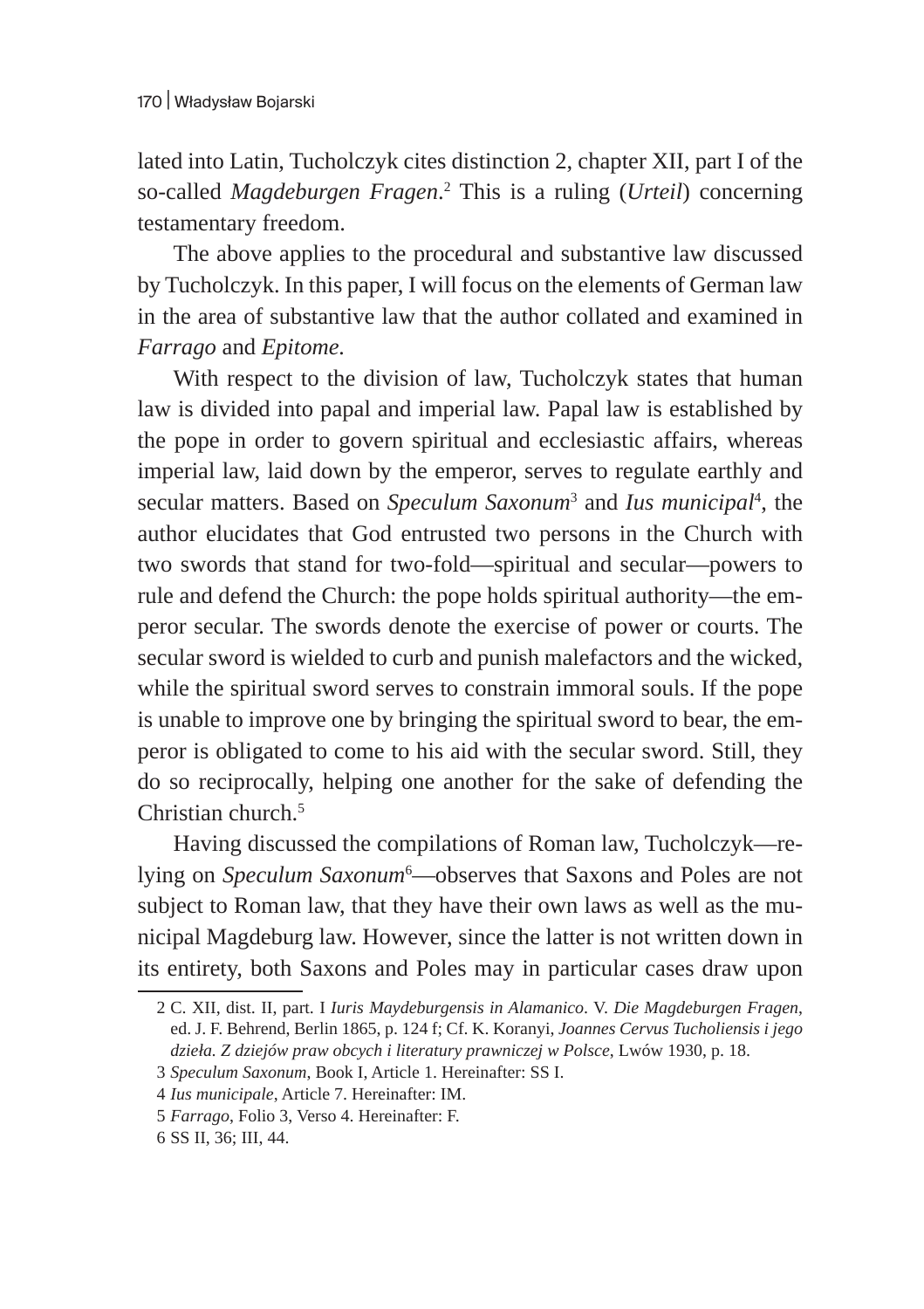Roman and canon law. Still relying on that custumal<sup>7</sup>, the author asserts that when confronted with absence of written law, judgements should be made in accordance with customary or similar law.<sup>8</sup>

When discussing the causes of loss of privileges<sup>9</sup>, Tucholczyk notes that privileges may be lost for numerous other reasons, and advises one to refer to the gloss to *Speculum Saxonum*. 10

In his account of personal law, Tucholczyk refers to Saxon law only to a minor degree. Addressing the question of maturity (*pubertas*) and majority (*perfecta discretio*) in *Farrago*<sup>11</sup>, the author draws on *Ius municipal*12, concluding that according to Saxon law and municipal Magdeburg law men become mature on reaching the age of 14, and women do so at 13, while one comes of age—*iure nostro*13—at 21.

After a detailed overview of issues relating to consanguinity (*congation carnalis*) in *Epitome*14, Tucholczyk provides Appendix 15, in which he outlines the degrees of kinship in Saxon law whilst relying on *Speculum Saxonum*. 15 He finds that blood relations in Saxon law end at the seventh degree. It is therefore necessary that the inheritor should prove in the succession proceedings that their relationship to the decedent does not go beyond those seven degrees.<sup>16</sup> Tucholczyk further observes that according to Saxon law husband and wife married under ecclesiastic law, as well as sons and daughters of such parents, do not establish degrees of kinship. In Saxon law, Tucholczyk emphasizes, the first degree

10 Gloss in SS I, 9.

<sup>7</sup> SS I *in prologo*.

<sup>8</sup> F 9.

<sup>9</sup> F 10.

<sup>11</sup> F f 287 v 288.

<sup>12</sup> IM 26.

<sup>13</sup> This statement indicates that Tucholczyk considers the law in IM to be Polish law or, rather, a law which applies in Polish towns (*ius nostrum*). A similar notion is later espoused by Jan Kirstein Cerasinus. Cf. L. Pauli, *Jan Kirstein Cerasinus (1507–1561), krakowski prawnik doby Odrodzenia*, Kraków 1971, p. 74.

<sup>14</sup> *Epitome*, Folio 17 (hereinafter: E 17).

<sup>15</sup> SS I, 3.

<sup>16</sup> Roman law recognized the existence of kinship up to the tenth degree, See I. 3, 5, 5 (4).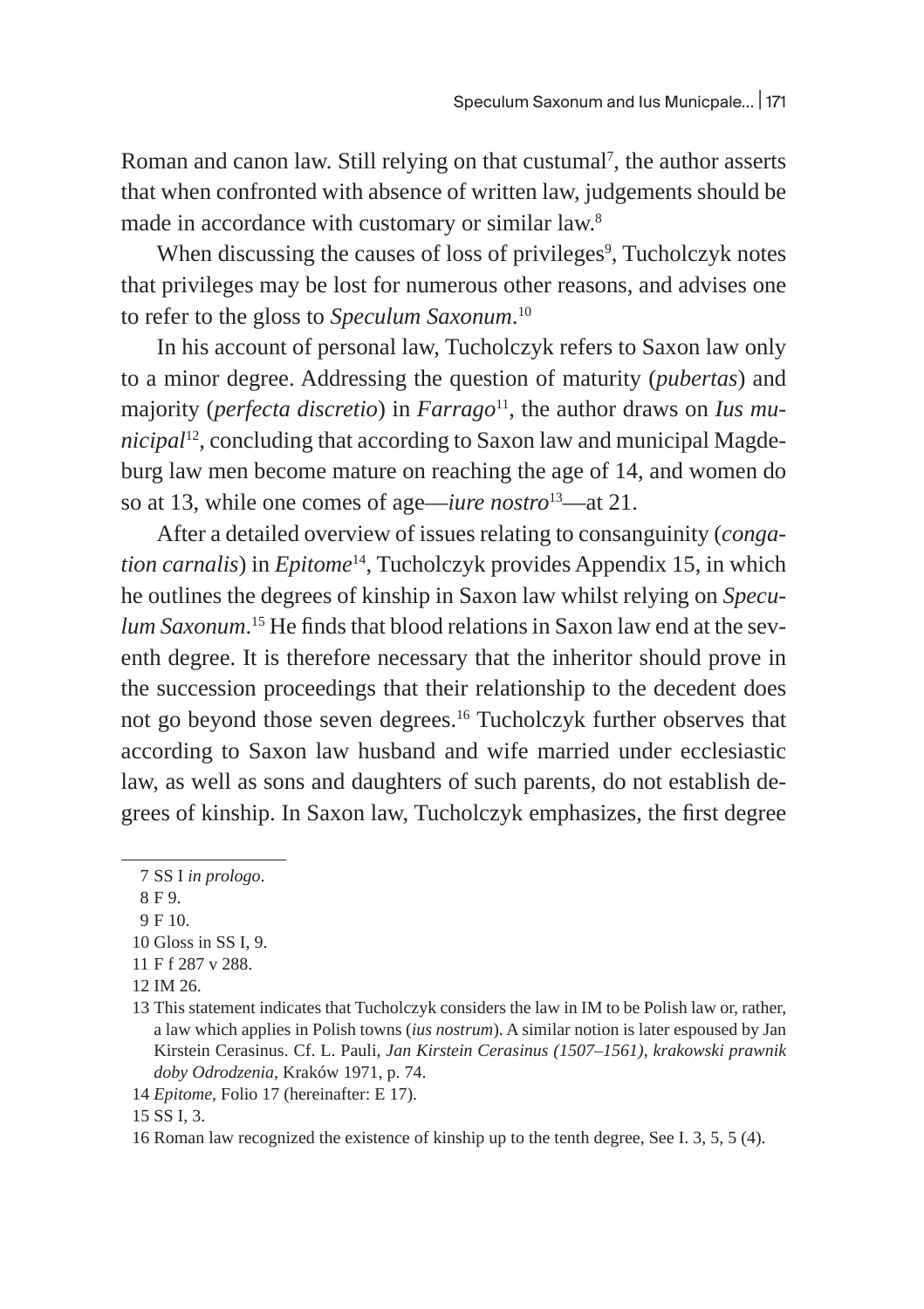arises with the grandchildren (*nepotes*), the second with the great-grandchildren (*pronepotes*), the third with the great-great-grandchildren (*abnepotes*) and so on. Kinship terminates with the seventh degree.

Having discussed the legal family ties (*cognatio legalis*) which are established as a result of adoption, Tucholczyk observes in *Epitome*<sup>17</sup> that Saxons do not practice adoption and that succession ensues on the basis of natural kinship.<sup>18</sup>

Compared with personal law, Tucholczyk relies more extensively on the German customaries in his survey of family law. With respect to personal marital law, Cervus refers to *Speculum Saxonum* on two occasions. He notes that if a married woman gives birth to offspring too early before a particular time elapses, the issue may be questioned, and adds that the same happens with the children of a widow who were born too late after her husband's death.<sup>19</sup> Tucholczyk further observes that under Saxon law the husband, having consummated the marriage, is a guardian of his wife who, given the unequal status, is subject to his law. Upon the death of the husband, the wife is liberated from the law of the husband and regains her original status, i.e. the one she had had prior to marrying. Furthermore, her guardianship is assumed by her nearest agnate as opposed to an agnate of the husband.<sup>20</sup>

Even more Saxon provisions are found in Cervus's disquisition on marital property law, in which he informs us that the husband's gift to the wife, which is known in Roman sources as *ante nuptias, propter nuptias*<sup>21</sup>, *dotalicium*<sup>22</sup> in canon law, and *wiano* [counterdowry] in Polish, is called *Morgengabe* or *Leibzucht*<sup>23</sup> in German law.

<sup>17</sup> E 36 Appendix XVIII.

<sup>18</sup> SS III, 30.

<sup>19</sup> SS I, 30; E 77 v.

<sup>20</sup> SS I, 45; E 77 v. Tucholczyk states that under Roman law (C. 5, 4, 10; 5, 9, 2) the widow keeps the dwelling, the honour, and the dignity of the husband until she marries another. 21 C. 5, 3, 20.

<sup>22</sup> C. 4, X, IV, 20.

<sup>23</sup> SS I, 20; E 78; F 138–138 v.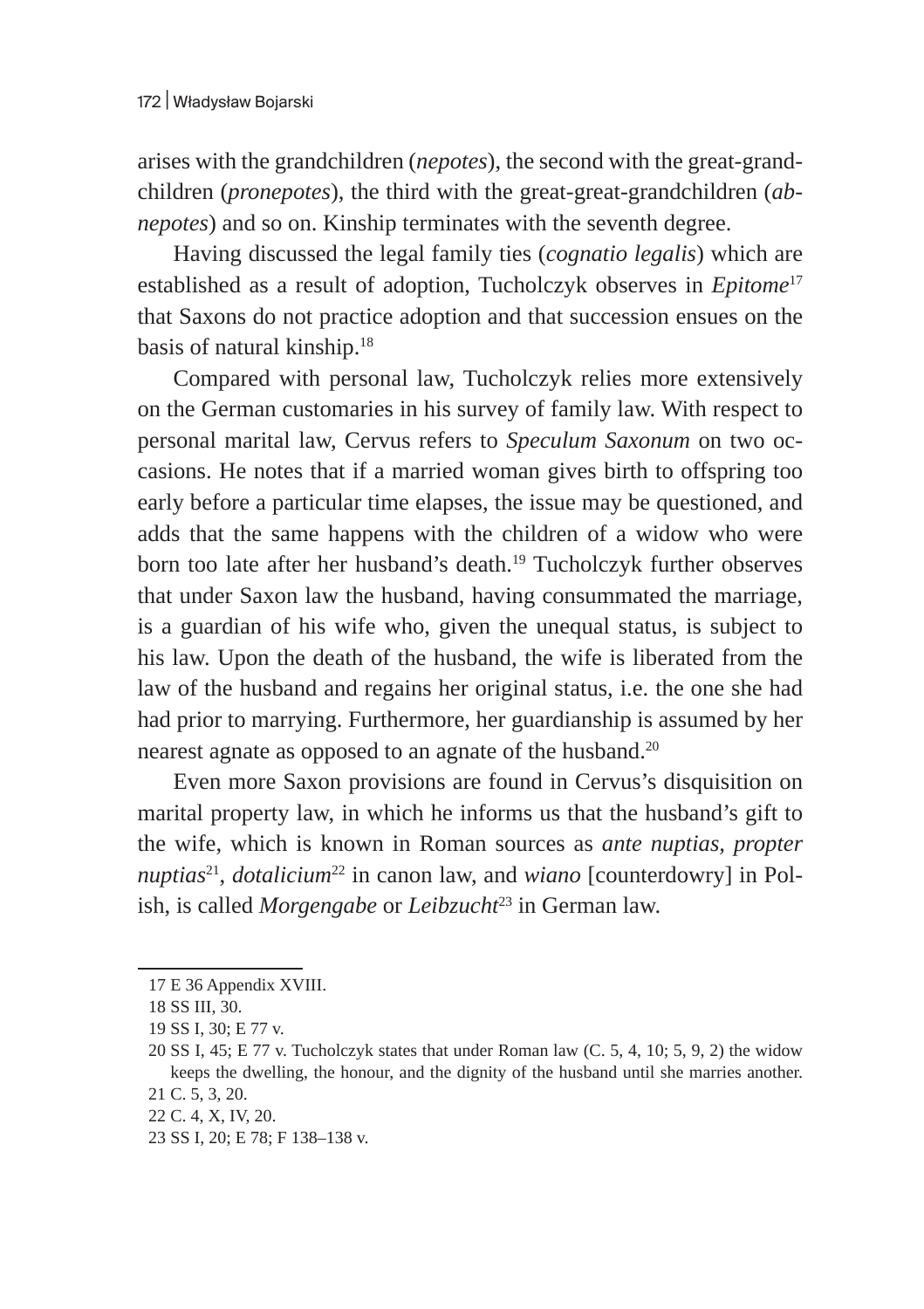Tucholczyk observes that under Saxon law, a husband and wife's estate is owned indivisibly by the married couple.<sup>24</sup> The woman receives the dowry through her oath and without witness, but the possession requires witnesses.<sup>25</sup> As for paraphernal property in the light of Roman law, the author draws on the gloss to *Speculum Saxonum*26, stating that the husband should not interfere in the administration of such estate without the wife's consent, although it would seem, he notes, that the wife who entrusted her person to her husband should also surrender her belongings to his care. However, since equity demands something to the contrary, it prevails in this case.27 Based on the gloss to *Speculum Saxonum*28, Tucholczyk observes that husbands secure it on their property or provide guarantors to ensure the return of the dowry by the husband himself, or his father, to the wife, so that the wife does not incur loss in her dowry estate. Even without a dowry, the wife should be supported by the husband in his house for as long as she takes care of her husband. Upon her husband's death, her support should continue but outside the dwelling of the late husband if she had been badly treated there. Within a year, during which the dowry should be returned, her upkeep is to be borne by the inheritors of the husband from the proceeds of her dowry. If, the wife having consented, the husband pledged the dowry or alienated it in any other way, and after his death the wife recovers it, an action may be brought against her for deceit, in view of that fact that she had consented to it previously.<sup>29</sup>

In connection with marital property law, Tucholczyk also discusses the *hergewet* and the *gerade*. 30 The wife of a military man (*mulier militaris*) was to leave her *utensilia* to her nearest female distaff relative, and the estate to the nearest man or woman of kin. The military man leaves

30 F 144–145 v.

<sup>24</sup> SS I, 31; E 82; F 143.

<sup>25</sup> SS I, 20 *et ibi nota*; I, 24; III, 74. E 82; F 143 v.

<sup>26</sup> Gl. SS I, 20.

<sup>27</sup> E 82–82 v, 143 v–144.

<sup>28</sup> GI. SS I, 45; JI, 24 gl.

<sup>29</sup> E 82 v–83.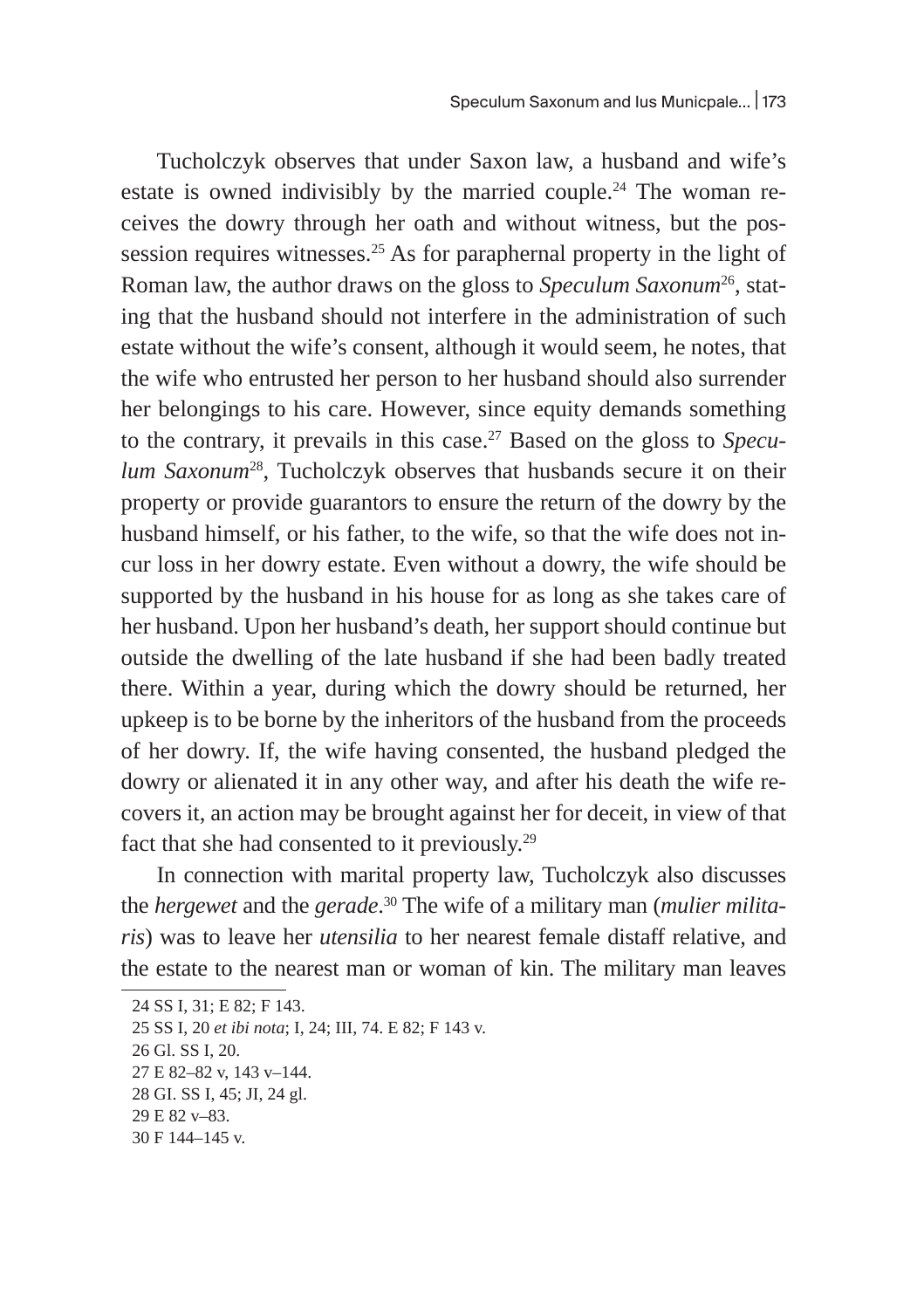## 174 | Władysław Bojarski

his war gear (*arma bellica*) to the nearest agnate, and the estate to the nearest relative of the same sex, provided that they are of equal birth. Other individuals who do not wear the military belt leave only their estate. Peasants who do not serve in the army do not receive the gear, otherwise known as *hergewet.*<sup>31</sup> These accoutrements include a horse (*dextrarius*), or the best beast saddled by the husband, the sword, the shield, his best armour (*pro corpore unius viri*), daily attire, *lectisternium bellicum*, i.e. field cot, bolster, two changes of linen, bowl, basin with a towel, stove, etc. All this is called military gear (*arma bellica*) though other items, as Tucholczyk writes, might be added to this equipment.<sup>32</sup> This is to go into the hands of the nearest relative of the husband on the spear side. By way of compensation, the nearest relative of the wife on the distaff side obtains the *gerade*. 33 If the deceased male did not have an item belonging to the gear, and the wife confirmed under oath that no such thing was left upon his death, she was not obliged to provide it.34 The *gerade* comprises garments, cloth, fabrics the woman used, items women would wear as ornaments and which they kept hidden away under their care; furthermore, it included all gold and silver fashioned into female ornaments, all kinds of rings, bracelets and belts; also silk, cauldrons, utensils, stools, tablecloths, bedlinen, bath linen, coverlets, the bed, bowls, pillows, tables, pans, the stove and books.35 As Tucholczyk concludes, the *gerade* or *parapherna*  are nothing else than domestic furnishings (*supellex domestica*).36

In his discussion of tutelage and curatorship in *Farrago*37, Tucholczyk relied chiefly on Roman law. Nonetheless, he refers once to *Speculum Saxonum*38, twice to *Ius municipale*39, and quotes the gloss to the

 SS I, 27. IM 25; SS II, 24. SS I, 22–23. 34 IM 25. 35 IM 23. SS I, 27. F 185–187 v. SS I, 10.

39 IM 26.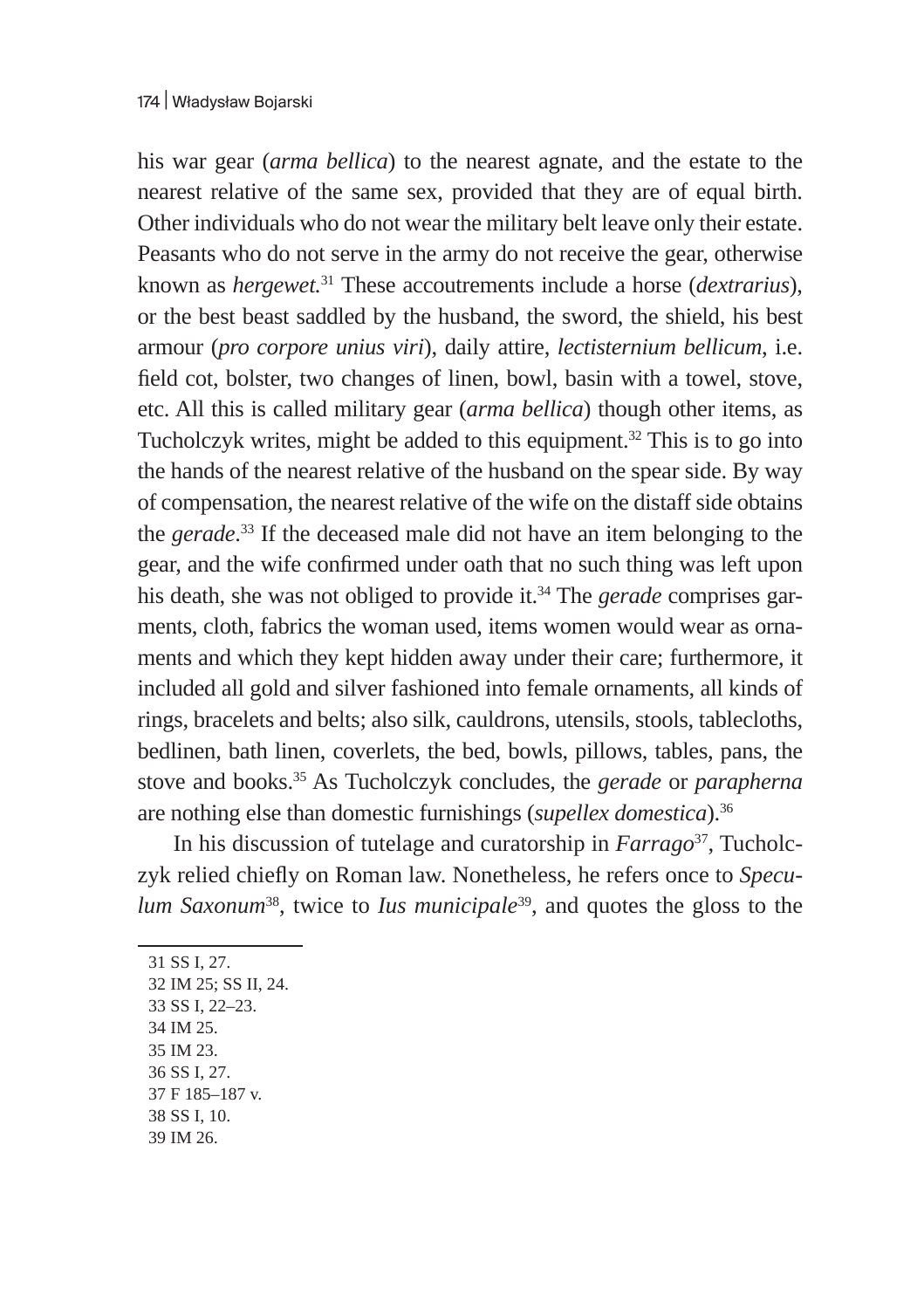latter on five occasions.<sup>40</sup> The author underlines that among the three types of guardianship (testamentary, statutory, and juridical) the testamentary type is the most important and the most privileged. Where a guardian has not been designated by testament, the judge—*ex officio* appoints the nearest agnate, a relative on the spear side, to be the guardian. If there is no such agnate to be appointed, the judge may compel an unrelated individual to assume guardianship. The guardian should take care of their ward until the latter reaches maturity, unless they refuse guardianship by invoking statutory impediment.41 As the guardian bears the burdens and losses associated with the administration of the ward's estate, it is just—Tucholczyk stresses—that they should have benefits as well. If the ward owns e.g. a vineyard, garden etc. and the guardian incurs expenses for their cultivation, he might derive profit (*fructus*) free of charge (*census*), unless they have obliged themselves to one. Whatever property the guardian accepted on assuming guardianship, they are obliged to return the same, for instance if a field had been sown, a similarly sown field shall be returned.<sup>42</sup> Tucholczyk also observed that under Saxon and Magdeburg law, the guardianship terminates when a man reaches 14 and a woman 13 years of age, thus reaching maturity.

 With respect to real rights, Tucholczyk again relies primarily on Roman law, but he also takes advantage of the Saxon custumals. Having presented and explained almost all divisions of property in Roman law, this is how he speaks of the division into movables and immovables: the movables are such property that can be easily relocated from one place to another, such as slaves, cattle, clothing, money, and others; immovable property cannot be easily relocated from one place to another, and of that we have to kinds: some are standing, as for instance a house, while the other recumbent, as for instance fields or meadows.<sup>43</sup>

<sup>40</sup> IM 26 gl.; 23 gl.

<sup>41</sup> IM 26; F 185.

<sup>42</sup> IM 23 gl.; F 260.

<sup>43</sup> SS I, 3; F 86.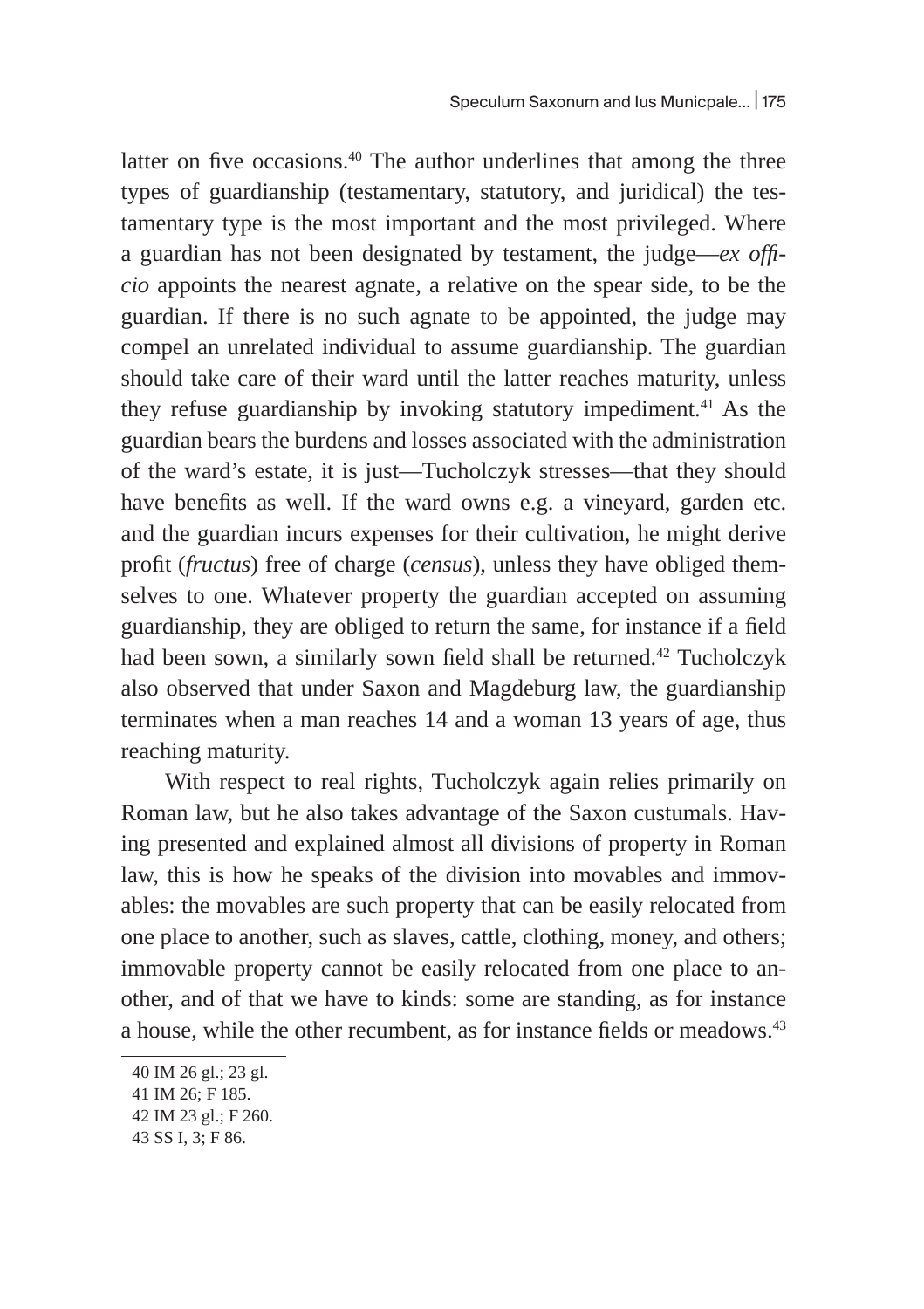Speaking of ownership, the author draws on *Ius municipale* to state that it possession cannot be taken away from anyone, even if the owner possessed a thing in bad faith, unless they have been charged in court, defeated and lawfully banished following the judgment.<sup>44</sup> Using the gloss to the *Saxon Mirror*45, the author explains that bad faith occurs when a person consciously possesses a thing belonging to another or deceitfully incites a seller to sell it, or purchases something despite prohibition, or purchases a thing from a ward without the consent of the tutor.<sup>46</sup>

Regarding usucaption, Tucholczyk outlined it in accordance with Justinian's law. However, when addressing periods of limitation, he also provides those stipulated in Saxon law for the sake of comparison. Thus, under Saxon law, the period of limitation for usucaption of chattels is one year, whereas for immovables it is 30 years, one year and one day *contra absentes*, and one year and a day *contra praesentes*; 40 years against the Church, 5 years against the empire; against the emperor or empress effective immediately (*in instanti*); no acquisitive prescription operates with respect to towns.47 Usucaption of donated items ensues after three days (*triduum*).48

Discussing *actio familiae erciscundae* in the light of *Speculum Saxonum*, Tucholczyk observes that the division of inheritance between two beneficiaries is carried out by the elder of these, whereas the younger is entitled to choose between the portions; if the individual who has the right to effect the division does not wish to do it, the division is made by a judge.49 The author also refers to the *Mirror* addressing the division of leasehold estate (*bona censualia*).50

- 46 F 89.
- 47 SS I, 28; II, 42; IM 20, 140; F 92 v.
- 48 SS III, 81; IM 30; F 92 v.
- 49 SS III, 29; F 189 v.
- 50 SS III, 29; F 190.

<sup>44</sup> IM 29; F 88 v.

<sup>45</sup> SS I, 29 gl.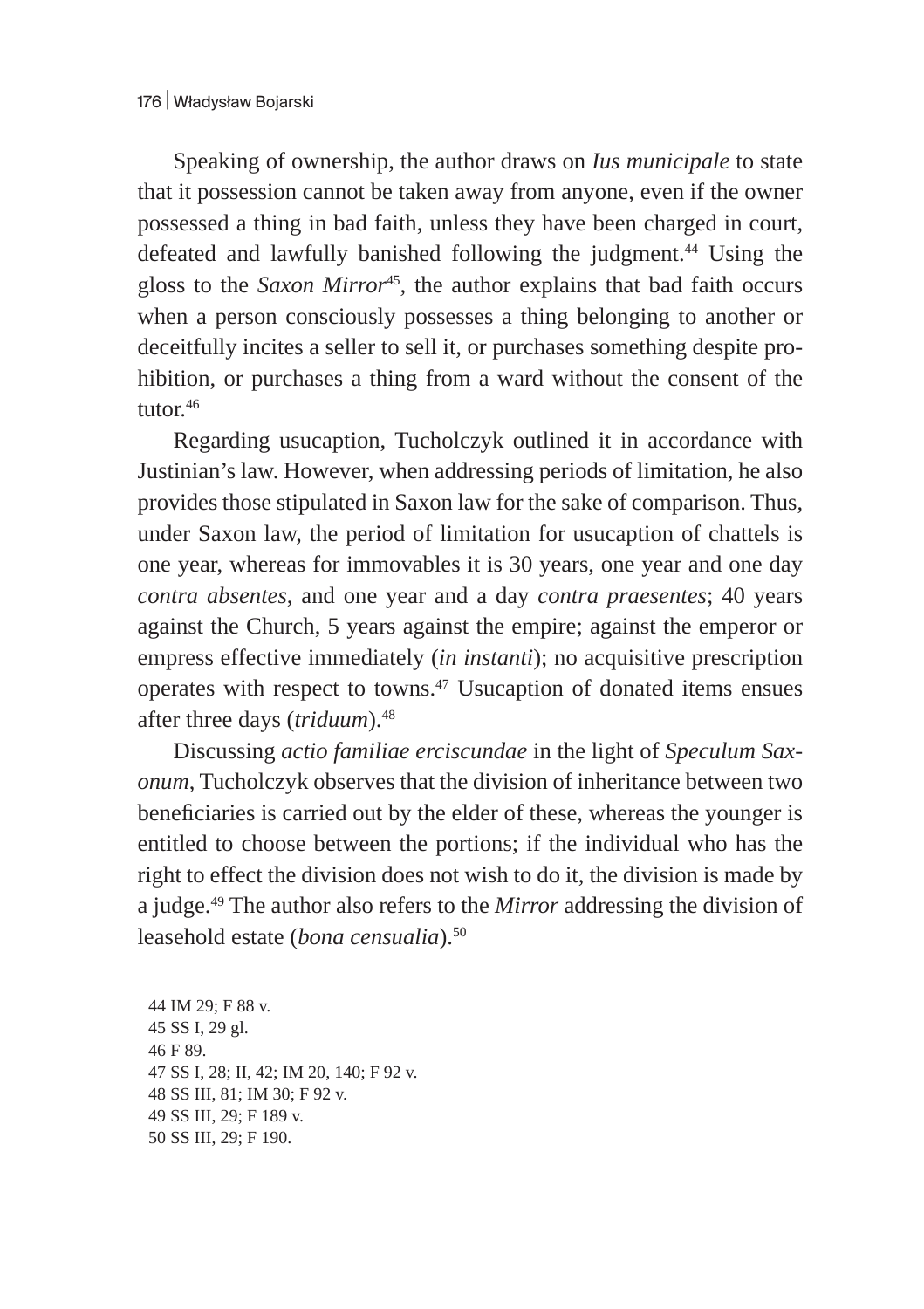As for the vindication action, Tucholczyk also devotes some attention to the possibilities of defence available to the owner, noting that in Saxon law the defence may be threefold. One may claim that they received the thing through donation, but then they are obliged to appoint the *warendator* (guarantor); if they claim that they have purchased the thing at a marketplace (*in communi et libero for*o) and cannot provide a *warendator*, they lose the money and pay a fine (*mulcta*) to the judge. They may claim that they have raised the animal or made a thing themselves, but a third party should provide proof to that effect. They may claim that they have inherited the thing, but in such a case they are expected to prove it. $51$ 

Still on the topic of the vindication claim, Cervus discusses *arrestum,*  or pre-emptive detention, relying on the Saxon custumals. He explains that *arrestum* simply means preventing displacement of a person or their property until that person has responded to the plaintiff. Because *arrestum*  is a severe measure, it must not be employed by the judge for trivial reasons. Tucholczyk recalls the principle of *odia restringi, favores convenit ampliari*, to assert that one should comply with the infallible rule whereby *arrestum* is applied first to property and only then to persons. With respect to the wealthy and the land-owners who are solvent, *arrestum* is not to be employed. In the case of persons who do not possess land nor meaning, such as gamblers, drunkards and wastrels whose assets do not suffice to pay the debts, such people as well as their effects can be placed under *arrestum,* provided that the things are detained first and the persons only after that.52 As to the manner of the detention (*arrestatio seu vendicatio*  seu allocutio), Cervus also draws on the Saxon compilations.<sup>53</sup>

Underlining that emphyteutic contract should be concluded in writing, Tucholczyk makes references to *Speculum Saxonum*<sup>54</sup> and *Ius municipale*. 55

<sup>51</sup> IM 136; SS II, 36; F 94–94 v.

<sup>52</sup> IM 53; F 94 v.

<sup>53</sup> SS II, 36; IM 132, 138; F 94 v.

<sup>54</sup> SS III, 79; F 198 v.

<sup>55</sup> IM 7; F 198 v.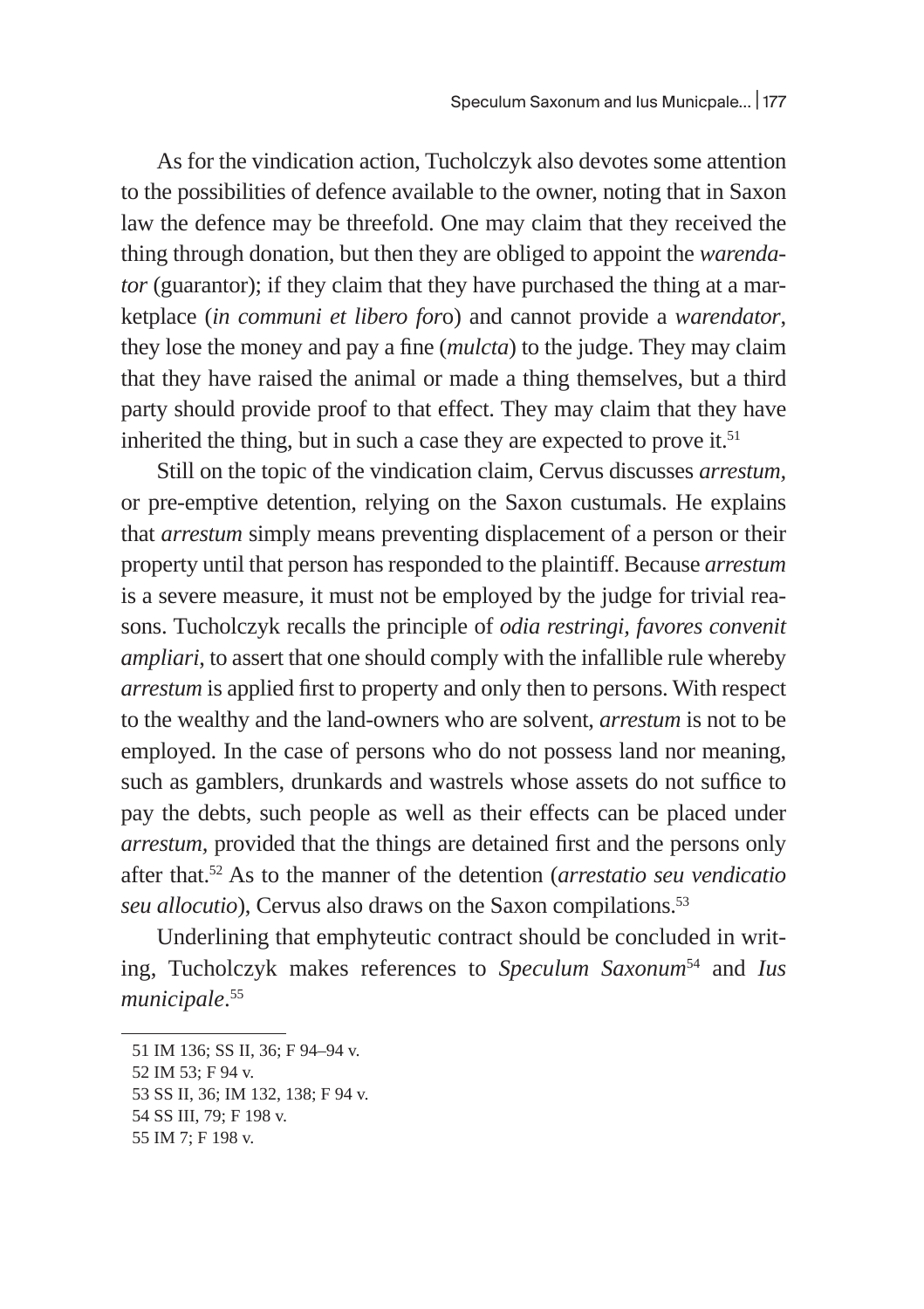As is known, obligations had not been sufficiently covered in the German customaries, therefore in *Farrago* Tucholczyk discussed them extensively whilst relying mainly on Roman law and, with respect to some of the institutions, drew on that legislation exclusively. However, even here he took ample advantage of the information contained in *Speculum Saxonum* and *Ius municipale*, as well as their glosses.

Tucholczyk writes that there are two types of guarantors: judicial and non-judicial. Non-judicial guarantors swear oaths and guarantee out of court; they may deny having given guaranty and may be released upon oath where there is no sufficient proof. Judicial guarantors vouch for a person at court in civil and penal proceedings; those cannot be released and are obliged to pay the defendant's liability in the amount for which they have guaranteed.<sup>56</sup>

As for the effects of guaranty, Tucholczyk observes that its consequences in civil cases are graver than in penal ones. In the former, if a person has guaranteed for another and the primary debtor who is to be held liable in court fails to appear, the guarantor by default assumes the liability as the accused (*accusatus*) and has to pay should they lose. In contrast, in penal cases the guarantor is not under obligation to suffer punishment for the person they have guaranteed for, but has to pay *wergeld,* if the complaint seeks capital punishment (*in vitam*); when the complaint seeks corporal punishment (*ad carnem et cutem*), they are released for half of the *wergeld*, which then belongs to the plaintiff, not the judge who receives the payment of the fine.<sup>57</sup> Tucholczyk notes that no one is obligated to appoint guarantors above the amount of their *wergeld,* unless the matter concerns debts which have been recognized or confirmed under law.<sup>58</sup>

Based on the gloss to the *Saxon Mirror*<sup>59</sup>, Tucholczyk discusses five privileges (*documenta*) of non-judicial guarantors. The plaintiff should

<sup>56</sup> SS III , 9 gl.; IM 27 and 117. F 180v-181.

<sup>57</sup> SS III, 9; IM 117; F 181.

<sup>58</sup> SS II, 10; F 181.

<sup>59</sup> SS III, 9 gl.; IM 31; F 181 v.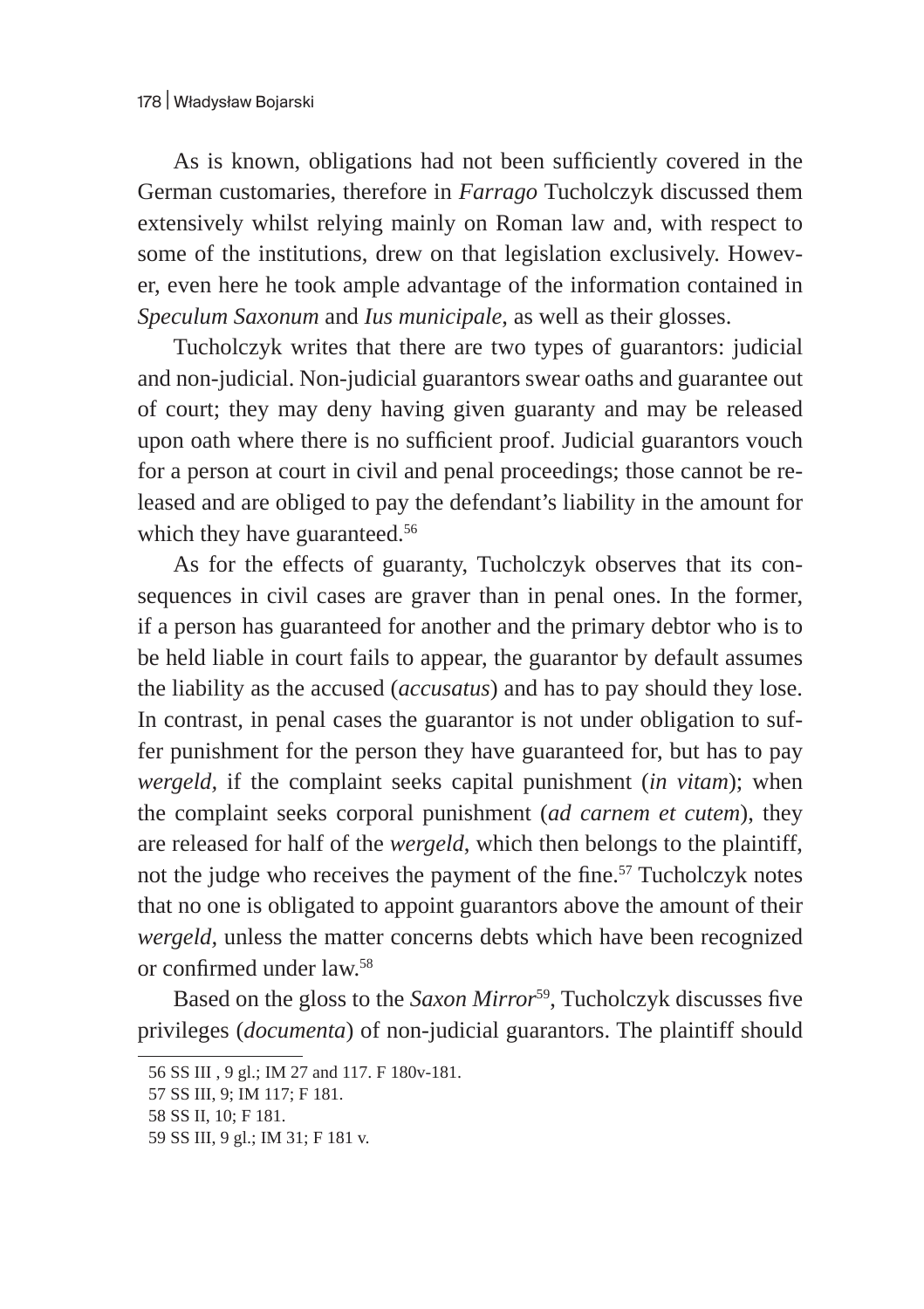first sue the primary debtor if they are in the country (*provincia*); if the latter is absent, a period of time (*induciae*) should be designated within which they are to appear; it is only then that the guarantor can be held liable. Satisfaction from the estate of the primary debtor that has been encumbered to the benefit of another cannot be sought (*impeti et alloqui*) prior to an action being brought against the guarantor. If the primary debtor promised money and is unable to raise it but possesses inherited estate, then the creditor is obligated to find a purchaser or accept the estate in accordance with the estimation of the judge. Where there are several joint guarantors (*manu coniuncta*), if one of them has satisfied the obligation, the others are released from it, while the former is entitled to action seeking compensation of parts (*partes*) from the latter. The creditor who accepted a pledge and the guarantors at the same time, cannot sue the guarantors unless such a creditor returns the pledge to them beforehand. Tucholczyk observes that under Roman law<sup>60</sup> obligations rest not only with the guarantor but also their successors, whereas the laws of the Saxons stipulate otherwise.<sup>61</sup>

When discussing the elements of validity (*perfecta, firma, valida*) of sale-and-purchase in the light of Roman law<sup>62</sup> (*consensus, pretium, res*) as well as proofs of agreement (*arrha*, *mercipotus*), Tucholczyk states that Saxon law<sup>63</sup> requires that the handover of goods (*resignatio*), and in particular real estate, happen before a court. As Tucholczyk explains, *resignatio* denotes the legal act of surrendering (*traditio*) property which has been sold, or else inherited from the father with the consent of successors, or without the consent if the property has been acquired with money.64 Relying on *Ius municipale* 65, the author subsequently discusses admittance (*intromissio*). *Intromissio* should take place before lay

<sup>60</sup> I 3, 20, 2.

<sup>61</sup> SS I, 6 gl. F 181v–132.

<sup>62</sup> D. 18, l, 12–14.

<sup>63</sup> IM 140.

<sup>64</sup> IM 20; F 153 v.

<sup>65</sup> IM 20.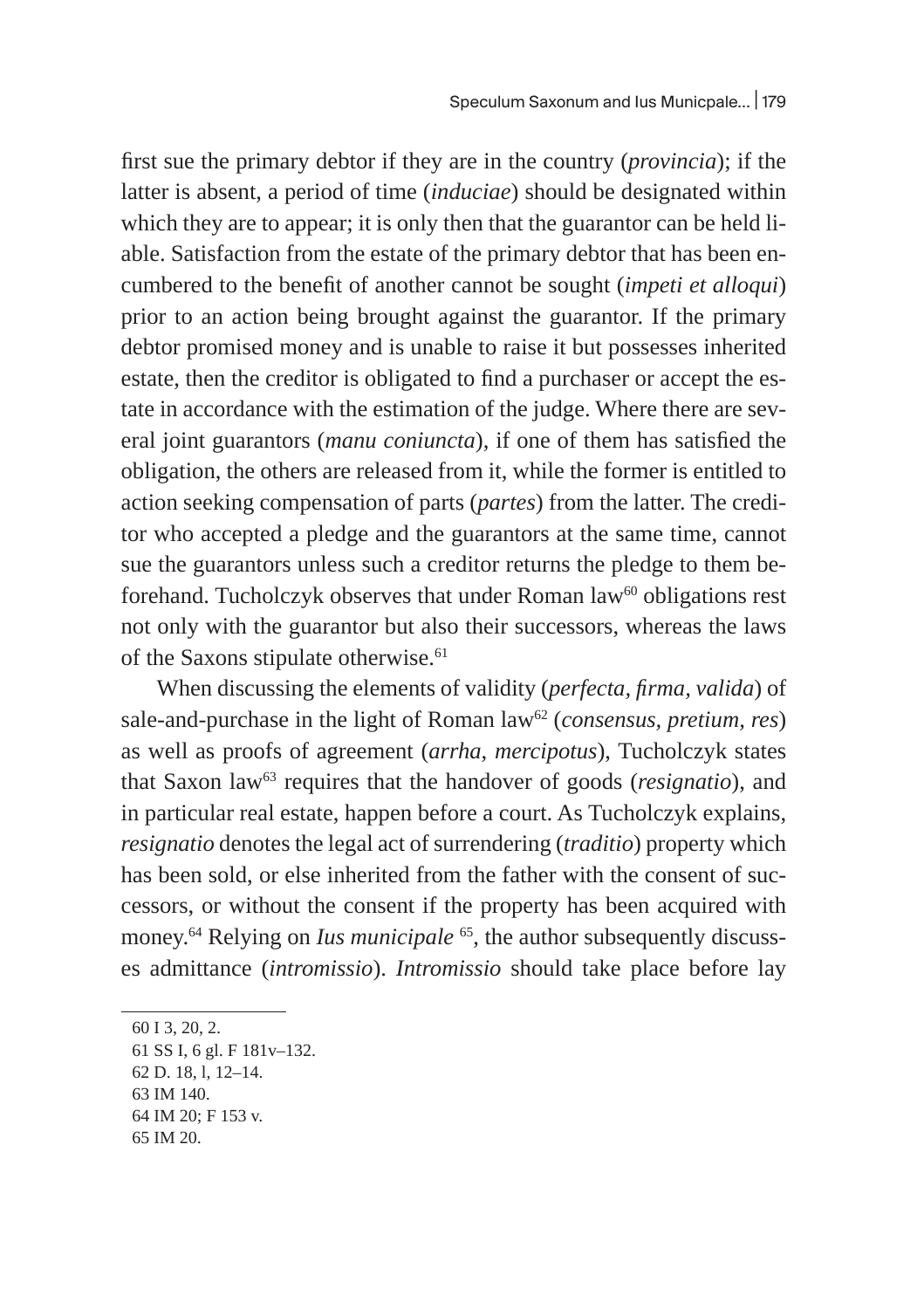magistrates (*quattuor scamna*), i.e. in the presence of a convened bench (*iudicium bannitum*) with jurisdiction over the estate, so that the sale is confirmed and the handover promulgated in accordance with the law (*prout iuris est*). The purchaser, together with the judge and the lay magistrates go to the site to perform the *intromissio*. The judge enters the house, or premises of the property (*area*) if no house is there, the others remain outside; he takes the purchaser by the hand and, with the magistrates in attendance, ushers the purchaser in whilst saying the prescribed formula, after which all return to the court.<sup>66</sup>

Regarding the liability of the seller, Tucholczyk remarks that in Saxon law the seller is obliged to indemnify (*varendare*) the purchaser for a year and a day *contra praesentes* and for 30 years, a year and a day *contra absentes*. 67 Meanwhile, Tucholczyk notes, according to the custom established in the Kingdom of Poland the seller of a horse must make the three following promises: that the horse is not short-winded, that it does not suffer from rheumatism, and that it is not skittish.<sup>68</sup>

When discussing a contract of lease as provided for in Roman law, Tucholczyk supplies the information that within one and a half years (*anno medio sive quartali*) all effects that the lessee (*homo censualis vel inquilinus*) has brought into the rented house automatically become a pledge (*pignus*) or surety (*vadium*) for the owner.<sup>69</sup>

In relation to loan agreements, Cervus devotes some more attention to debts in general, also drawing on the *Saxon Mirror*. 70 For instance, he lists five ways of settling a debt: by paying the kind of money that constituted the object of the obligation; if the type of money has not been specified in the agreement, then the amount should be repaid with the currency which is in widespread circulation in the country (*provincia*), which is used

<sup>66</sup> F 154.

<sup>67</sup> SS II, 29; SS III, 4; IM 140 gl.; F 155.

<sup>68</sup> IM 140 *in marg*; F 155 v. Tucholczyk provides a specimen of an *in perpetuum* entry for a house.

<sup>69</sup> IM 140; F 158.

<sup>70</sup> SS III, 40.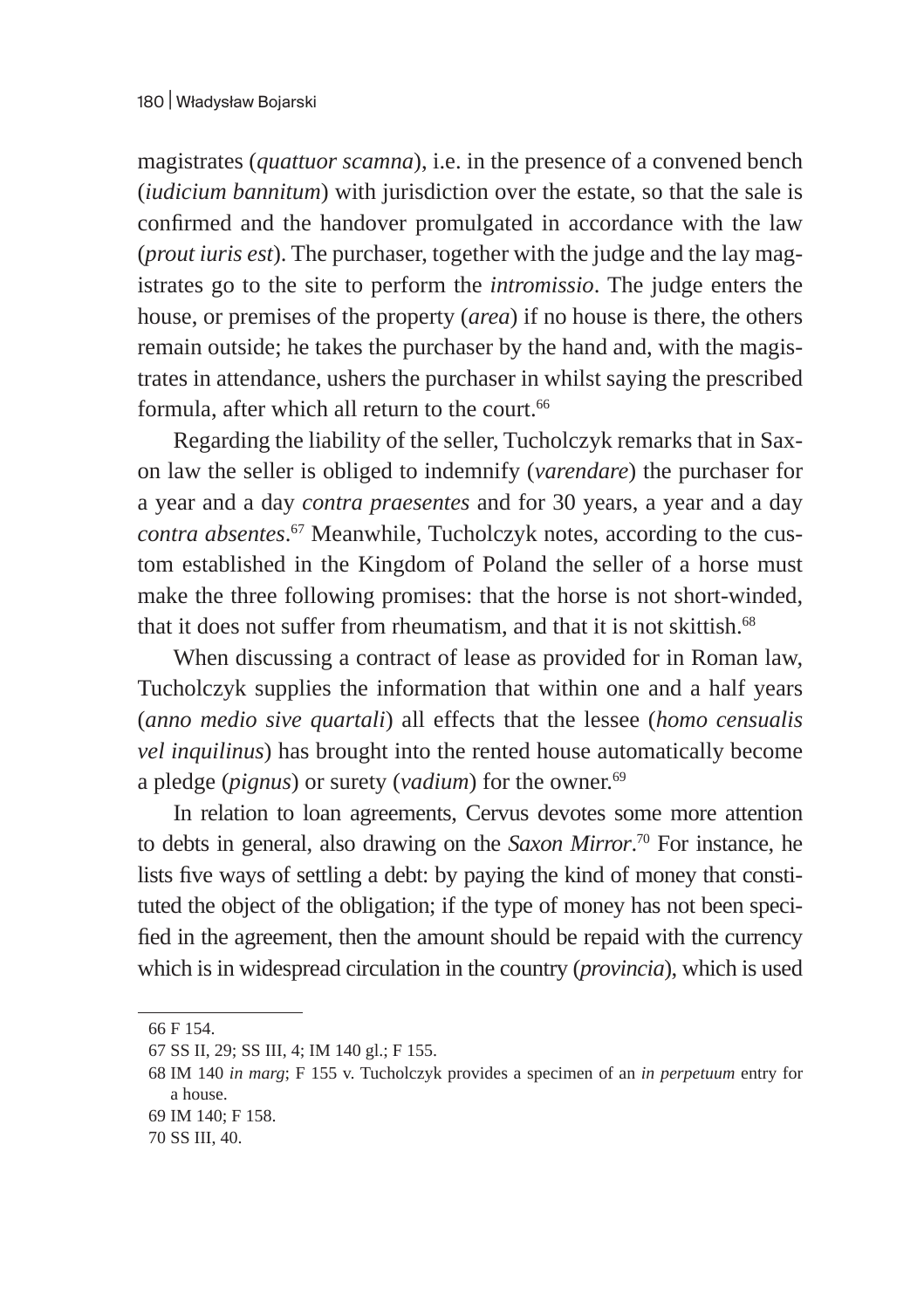there and serves to purchase bread and beer. The remaining four methods of clearing a debt are discussed on the basis of Roman law.71

Tucholczyk relies on Saxon law in his description of the action (*querella*) of debt. If recovery is sought in court (*fit querimonia iudicialiter*), a two-week period is decreed (*quindena*) in which the obligation is to be performed; if the debtor fails to perform it by the designated deadline, the judge imposes a fine and sets another time limit of eight days, then three, then two, and eventually one day (*ad crastinum*). Each successive failure to meet the obligation involves a fine imposed by the judge. Ultimately, if the debtor has not fulfilled the obligation and has not paid the fine to the judge, then their chattels are considered a pledge so as to force the debtor to fulfil the obligation to the creditor and to pay the fine to the judge. In the absence of chattels, the creditor is admitted into property (*ad proprium*). The judge should make an assessment of the pledge to determine whether it is equivalent to the amount of the debt. If so, the judge may sell it and settle the claim of the creditor, or give the creditor exactly as they require and the creditor, perforce, has to agree. If the pledge is below the amount of the debt, the debtor may be compelled to provide surety. If the debtor has no assets or guarantors, the judge should place them at the disposal of the creditor. If the latter is an alien (*advena*) they can take the debtor with them, if they are unable to support them in the town (*municipium*). In such a case, however, the creditor has to provide guaranty (*fideiussoria*) that the person will be returned without harm to body and health. Should the creditor be unable to give such guaranty, the debtor must remain in the town, in the house of the judge, who may put them in fetters (*compedes*), ensure the provision of work and food as for their own family, since the debtor was neither a thief nor an accomplice of thieves; they cannot call for another punishment for the debtor, given that the debtor went to prison voluntarily.<sup>72</sup>

<sup>71</sup> F 162–162v.

<sup>72</sup> IM 34, 93; F 163 v.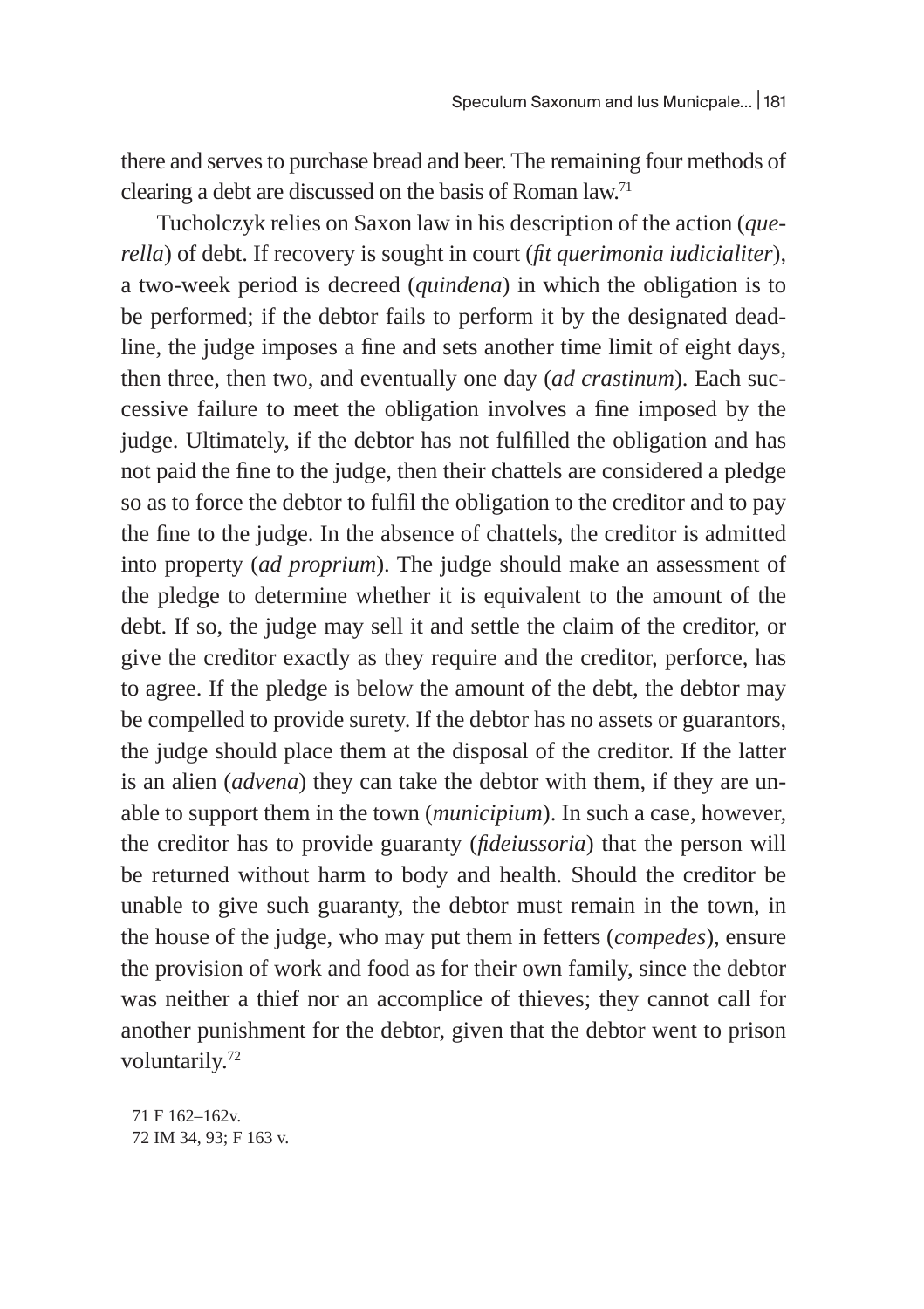Tucholczyk also considers other instances of the action of debt. If a person sued for debt declares that the plaintiff has remitted their debt but fails to prove it, the plaintiff takes an oath. Similarly, when the defendant responding to the complaint (*quaerimonia*) of the plaintiff (*querulator*) declares that they have fulfilled the obligation, then they have to prove it, assisted by two others (*mettertius*); the latter must be conversant with the affairs and have heard and seen the fulfilment of the obligation. This procedure applies to a debt which has not been stated in writing. If the debt has been certified in writing, the debtor has to prove that the obligation has been settled by means of a document, or aided by five witnesses. For an obligation owed to a deceased person (*post mortum manum*), the attestation of seven witnesses is required.73

Tucholczyk discussed yet another related case: a situation when a person sues another for debt before a judge and the debt is recognized, e.g. through the testimony of witnesses; here, the debtor has to fulfil the obligation on the same day.<sup>74</sup> Where the action is concerned with a debt of money, one should demonstrate on what grounds the debt is due; if it has been incurred due to playing dice or entertainment (*ex alea vel ludo*), the debtor does not have to pay it, and nor is the judge obliged to award repayment.<sup>75</sup>

If a suit (*actio*) concerns due payment (*merces merita*), one files a plea with the court against the successors of the deceased owner or against the owner. If repayment is claimed from a successor who refuses to acknowledge it, the creditor should substantiate their claim with an oath; if the debtor defaults on payment for over a year, the creditor should prove it with an assistance of six others (*metseptimus*). If a payment is sought from a living owner, the creditor should support their claim with an oath (*ad sacra*). The owner, wishing to prove that the obligation has been ful-

<sup>73</sup> SS I 65; SS II, 6; SS III, 85; IM 27, 68; F 164.

<sup>74</sup> IM 46, 93; F 164.

<sup>75</sup> IM 103; F 164 v.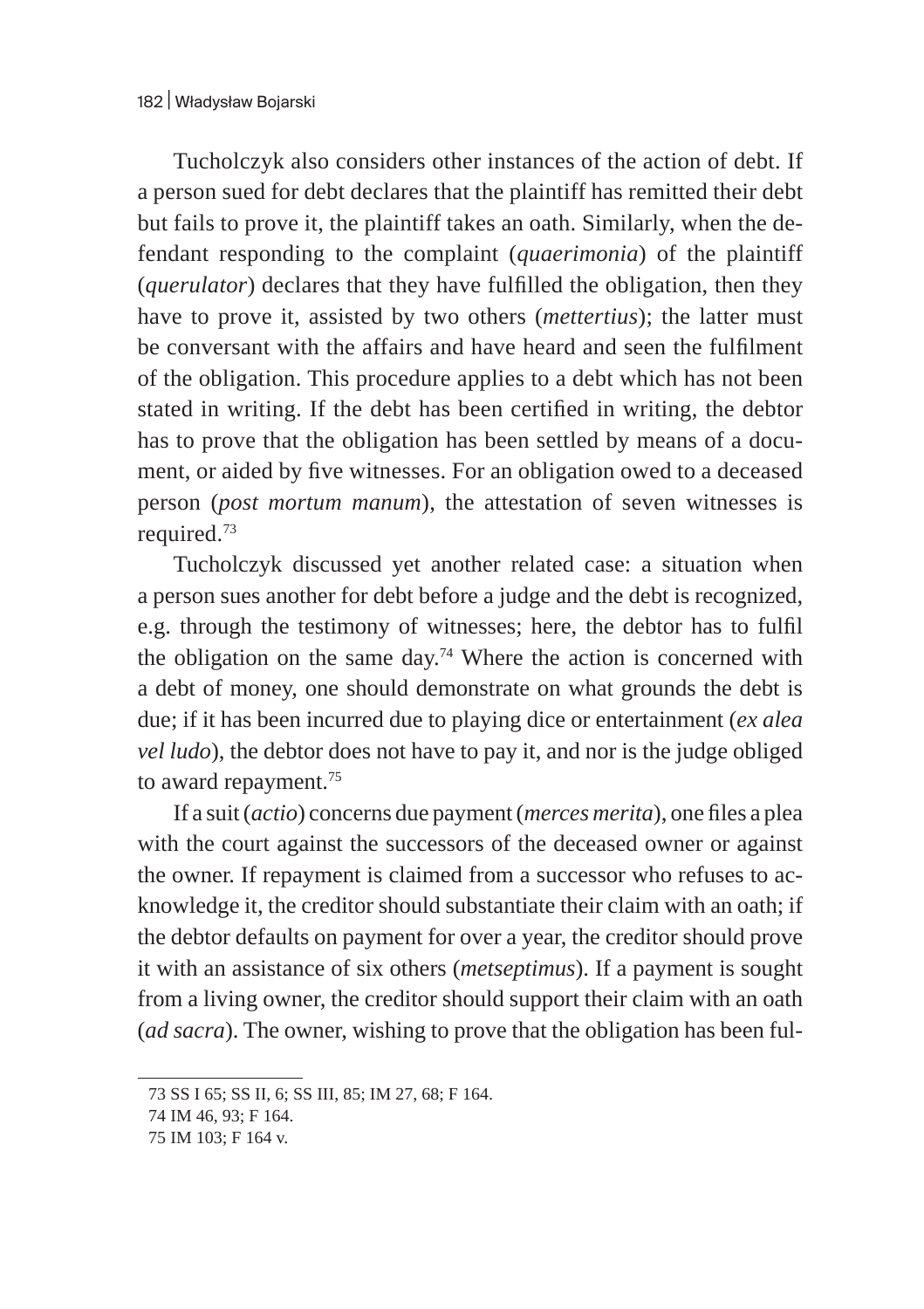filled, has to do so through an oath with two other persons (*mettertius*). When an employer dismisses their hired labourer (*mercenarius*), they are to pay the entire consideration. If an employee insolently abandons their work, they need to pay their principal as much as they would have been paid by the principal; if a portion of their wage has already been paid, the employer must pay back twofold.<sup>76</sup>

With regards to successors' obligation to settle debts, Tucholczyk also takes advantage of the provisions of Saxon law. An inheritor, the author writes, whether man or woman, must pay back legally corroborated debts, provided that the movable estate allows it. However, debts need not be paid by a successor from their own estate or the inherited estate which has been transferred to another person, because ownership cannot be alienated without the consent of inheritors. Debts owed to the decedent should be paid to the successors.<sup>77</sup>

Concerning loans for use (*commodatum*), which Tucholczyk discusses chiefly on the basis of Roman law, it is noted that according to the *Saxon Mirror* a person who received anything as a loan for use, borrowed anything, or promised anything by way of *stipulatio*, is obligated to return or fulfil it; and whatever they happen to do, they should consider it valid and gratuitous (*ratum et gratuitum*). If they subsequently wish to deny, they may seek release by means of an oath, until the case is brought before a judge, where the plaintiff can defeat them through the testimonies of two witnesses and the judge. $78$ 

Based on *Speculum Saxonum*, Tucholczyk states that the item loaned can only be recovered from the commodatary. A person who lent a horse, garments or any other things for use, or pledged them, or a thing found itself in any other way—albeit upon consent—beyond their control and the recipient sold it, made it an object of another obligation, disposed of it, lost it through gambling, theft, or robbery, the commodator

<sup>76</sup> IM 78, 79, 80; F 165.

<sup>77</sup> SS I, 6; IM 24; F 165 v.

<sup>78</sup> SS I , 7; F 167 v.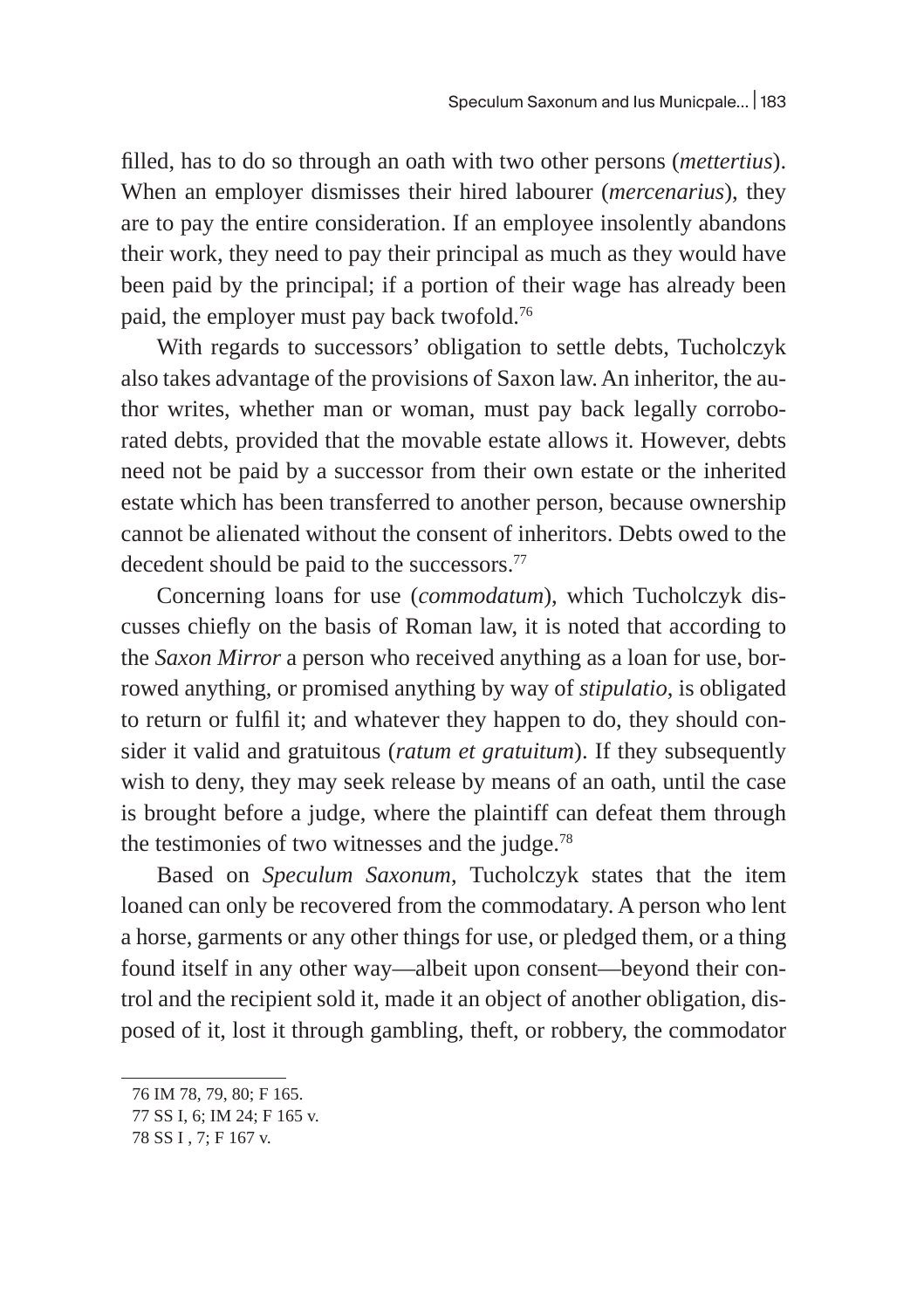can only claim it from the commodatary, and if the former is dead, their successor may assert the claim pursuant to the law in court.<sup>79</sup>

In his discussion of pledges, Tucholczyk relies mainly on Roman law, but on several occasions refers to the Saxon compilations as well.<sup>80</sup> As for deposits, the *Saxon Mirror* is cited only once, in connection with the liability of the depositary.<sup>81</sup>

In *Epitome,* the author elaborates very extensively on donations, availing himself almost entirely of Roman law (as he takes canon law into account as well, albeit to a minimal degree). However, the appendices provided at the end of the chapter contain Saxon regulations pertaining to donations. Those are sourced from *Liber Ottonis iuris Maydeburgensis* although no detailed notes were provided. Thus, with respect to *donatio ante (propter) nuptias*, Tucholczyk observes that under Magdeburg law women received their counterdowry for life. After the husband's death, the wife does not hold any portion of the estate, unless she has received such an endowment from the husband or was promised a dower before a convened bench (*iudicium bannitum*). He also adds that neither the dower nor the counterdowry are hereditary, and upon her death such estate returns to the husband's successors. If anything has been donated or waived to the benefit of a man or woman before a convened court, the donee is at liberty to do what they like with their portion of the gift. Tucholczyk writes that Saxons have their own and particular laws governing donations. If anyone wishes to make a donation from their own estate of inherited immovable property, they are prohibited from doing so without the consent of the successors and without allowing for a statutory period, as they would unlawfully alienate that which they must not alienate, and a successor would be entitled to claim recovery in court.<sup>82</sup> Whatever a husband donates before a convened bench in the presence of a judge and lay magistrates, the recipient gives one solidus to acknowledge the

<sup>79</sup> SS II, 60; F 168.

<sup>80</sup> SS II, 24; III , 5; II, 60 gl.; III, 5; IM 20 gl. F J69–169 v.

<sup>81</sup> SS III, 5. F 172 v.

<sup>82</sup> SS I, 52. E 90 = 107 v.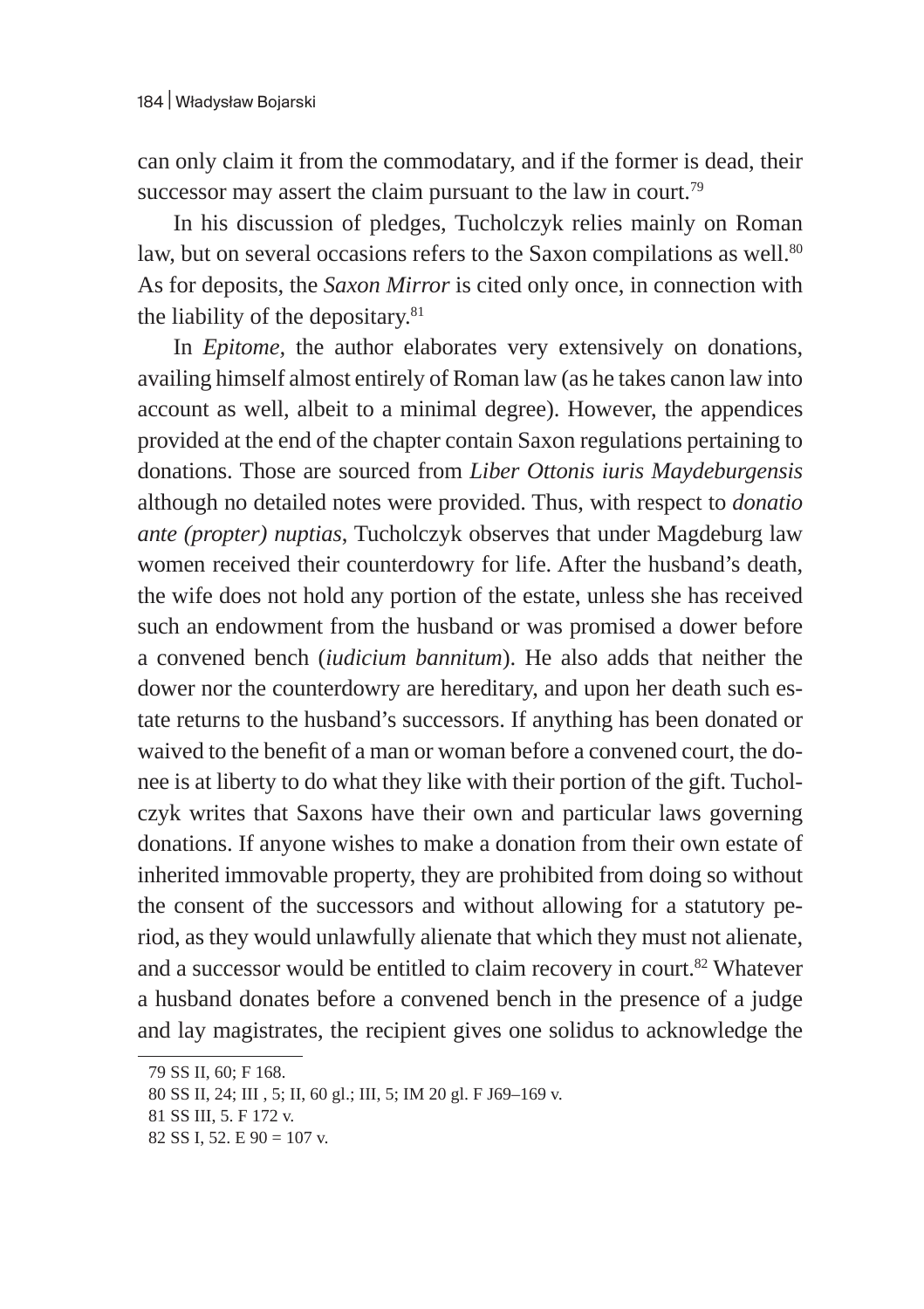gift, which the magistrates take for themselves. $83$  Whatever a husband might give in a court, though he may have possessed it in peace for a year and a day, it is better to do so before the judge and lay magistrates rather than alienate it on one's own. $84$  A wife cannot donate, sell or relinquish estate without the consent of the husband, as it is presumed that they own it jointly.<sup>85</sup> The wife cannot transfer her effects to another person.<sup>86</sup> If a husband or wife receives a donation before a convened court, they may do with their gift as they please. $87$  If a husband possessed chattels and, together with his wife, added to the inventory thanks to work or good fortune, he may grant it for life (*in valitudinem vitae*) to the wife or another person.88 A husband cannot donate movable possessions (*mercimonia*) inherited after his father to his wife without the consent of his successors, unless he does so before a judge and lay magistrates.<sup>89</sup> If a husband donated to the wife buildings erected on leased land (*bona censualia*) with the knowledge of the owners as well as the neighbours, and introduced the wife into possession, then following his heirless death a successor cannot recover them without the consent of the recipient of the gift. In turn, if a stead (*fundus*), i.e. buildings and the stock were the property of the husband and have been given to the wife as a gift, a successor may recover them, unless the donation has been executed in court with the consent of that successor. If a leasehold estate (*bona censualia*) is hereditary, a husband cannot donate them to his wife without the consent of the successors or the owner of that estate (*dominus proprietatis*).<sup>90</sup> If children attempt to take away the counterdowry from a widow, she can retain it by calling upon seven witnesses who were present as the gift was being made. If a husband did not grant his wife any portion in his estate,

<sup>83</sup> *Liber Ottonis iuris Maydeburgensis.* Hereinafter as: LO.

<sup>84</sup> LO. E 90, ap. II.

<sup>85</sup> SS I, 45. E 90, ap. III.

<sup>86</sup> SS I, 31. E 90, ap. IV.

<sup>87</sup> LO. E 90, ap. V.

<sup>88</sup> LO. E 90, ap. VI.

<sup>89</sup> LO. E 91, ap. VII.

<sup>90</sup> LO. E 91, ap. VIII.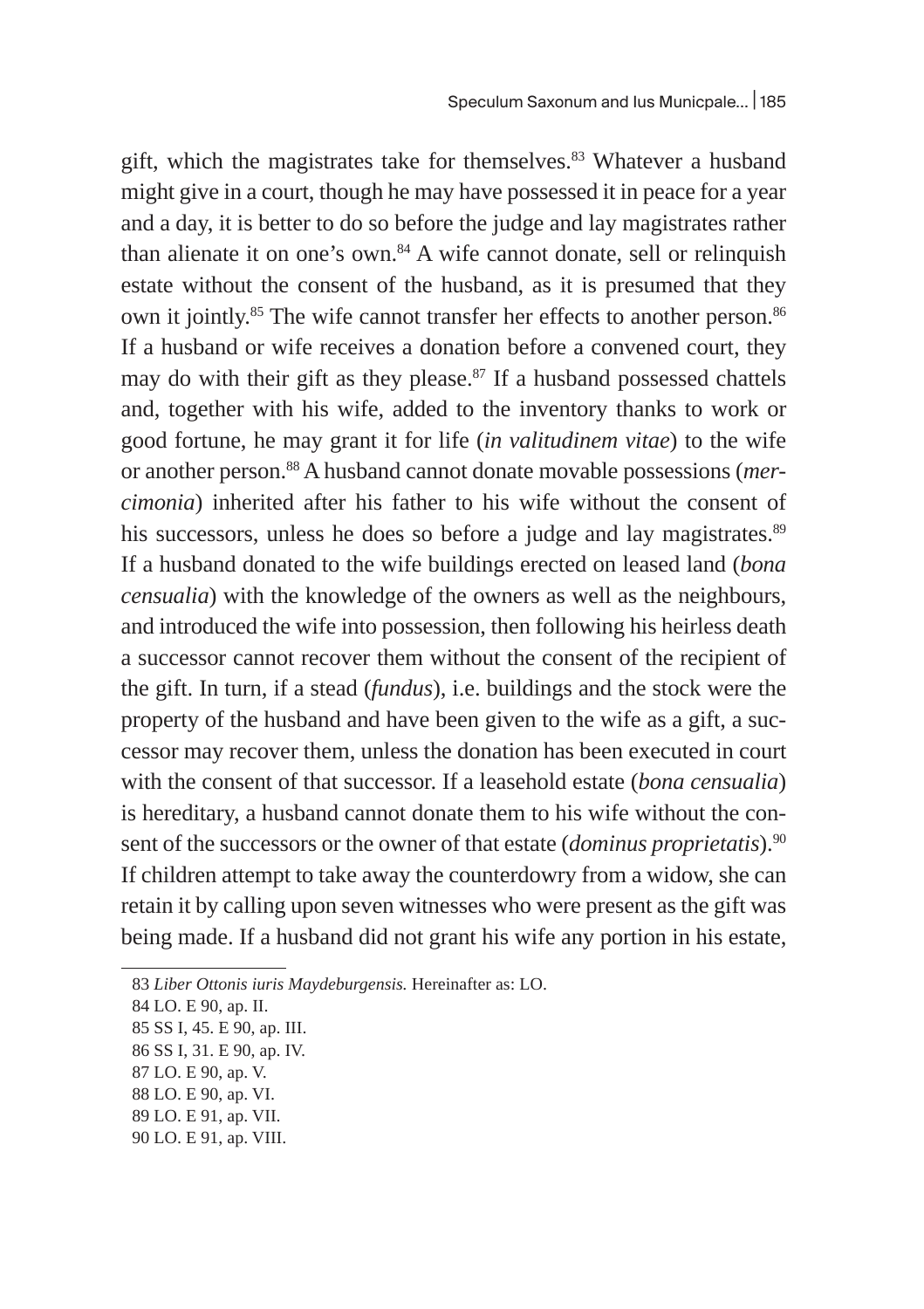she is to remain on its premises, and the children should provide her with all the necessities as long as she stays a widow.<sup>91</sup> Donation can only be proved by the donee.92 A son is a guest (*hospes*) on the estate of his mother and vice versa.<sup>93</sup> If a widow remains without a division of profits for a longer or shorter period of time, then when such a division is made, the widow shall receive as much as she would have obtained at the time of the death of her husband. $94$  If a widow continues to abide on the estate of her husband with her children, and a son is married and then dies, the son's widow takes precedence over the mother in terms of return of the dowry and homestead effects (*utensilias*) as well as the provisions of food (*cibaria domestica*), while the fact that the mother has not yet received her dowry is immaterial. If a married son dies on the estate of the mother, and the latter is able to prove peaceful possession, then she takes precedence over her daughter-in-law as to the return of the dowry.95 It is fair for women to obtain dower from the estate of their husbands with the consent of the successors in courts which hold jurisdiction over the estate, provided that a judge with royal mandate (*bannus*) sits there.<sup>96</sup> Women cannot be deprived of their dower, either by natural successors or children born posthumously.97 If a person has sold or donated anything and subsequently seeks to recover them, the purchaser or the donee shall lawfully keep those things if they take oath with two others (*mettertius*) swearing that the thing has been sold or given to them as a gift. $98$ 

Tucholczyk again draws on Saxon law when discussing delictual obligations, though only to a limited extent, as his disquisition in this respect relies chiefly on Roman law. Having cited the Roman definition

<sup>91</sup> LO; E 91 v, ap. IX.

<sup>92</sup> SS III, 83; E 91 v, ap. X.

<sup>93</sup> SS I, 20; E 91 v, ap. XI.

<sup>94</sup> SS I , 20; E 91 v, ap. XII.

<sup>95</sup> SS I, 20; E 92, ap. XIII.

<sup>96</sup> SS I, 21; E 92, ap. XIV.

<sup>97</sup> SS I, 21; E 92, ap. XV.

<sup>98</sup> SS III, 4; E 92–92 v, ap. *ultima*.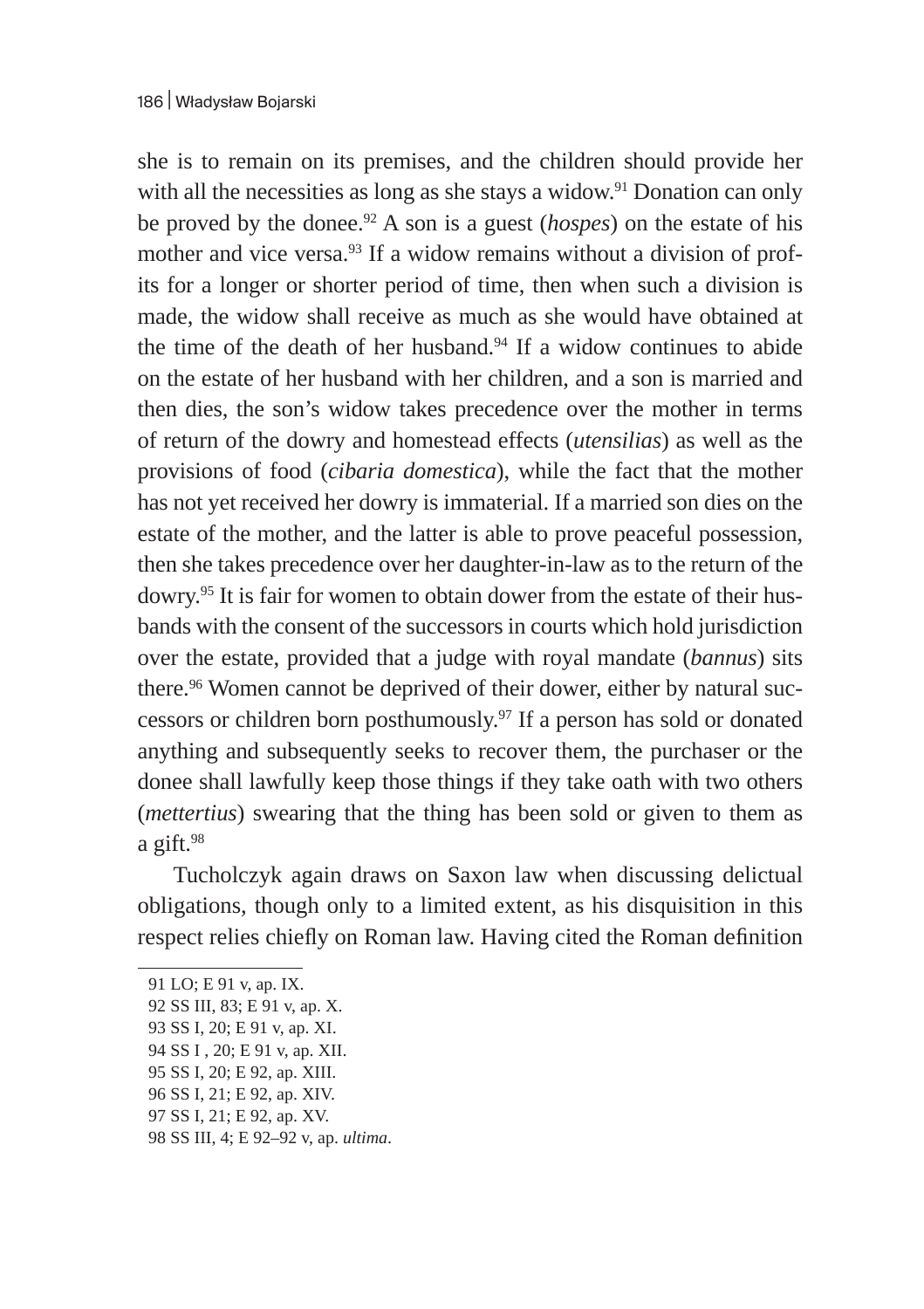of theft, Tucholczyk refers to *Speculum Saxonum* to state that a thief is an individual who takes a thing belonging to another for their own use, without consideration of the owner of that thing.<sup>99</sup> He further observes that according to the laws of the Saxons and municipal Magdeburg law, a thief should be hanged; if, however, they have committed theft below the value of three solidi, then they should be punished in skin and hair (*in cute et crinibus*).100 Punishment in skin and body (*in cute et carne*) consists in flogging under the pillory (*ad statuam virgis caeditur*) and cutting off an ear; if they have no ear, they should be branded on the face; if they have had their face branded twice already, then they should be hanged (*patibulum*).<sup>101</sup> A stigma is branded on thieves who have committed theft in daylight. Thieves of purses (*bursae*) are branded on the face, with subsequent offence their ears are cut off, then branding iron is used to mark them with a cross on their forehead, and they are flogged each time. The marks are branded so they may be recognized and avoided. If a branded individual commits repeated theft, they should be hanged (*insigniri fune vel catena in patibulo*). This is because theft is more widespread than other crimes and hence should be punished more severely. Once hanged, a thief is seldom buried, in order to deter others.<sup>102</sup>

Punishment for robbery (*rapina*) is discussed from the standpoint of Roman law and the *Saxon Mirror* to some extent. Tucholczyk thus notes that according to our laws, capital punishment or mutilation (*mutilatio membri*) are inflicted depending on the severity of the crime. Robbers should be pursued with clamour and may be killed when committing the crime or escaping.<sup>103</sup>

Tucholczyk also relies on *Speculum Saxonum* when he addresses the offence of unlawful damage (*damnum*) to somebody else's property.

<sup>99</sup> SS I, 61; F 190 v.

<sup>100</sup> SS II, 13; IM 38; F 131 v.

<sup>101</sup> IM 38 gl; F 191 v.

<sup>102</sup> SS II, 13; F 192 v.

<sup>103</sup> SS II, 68; F 193.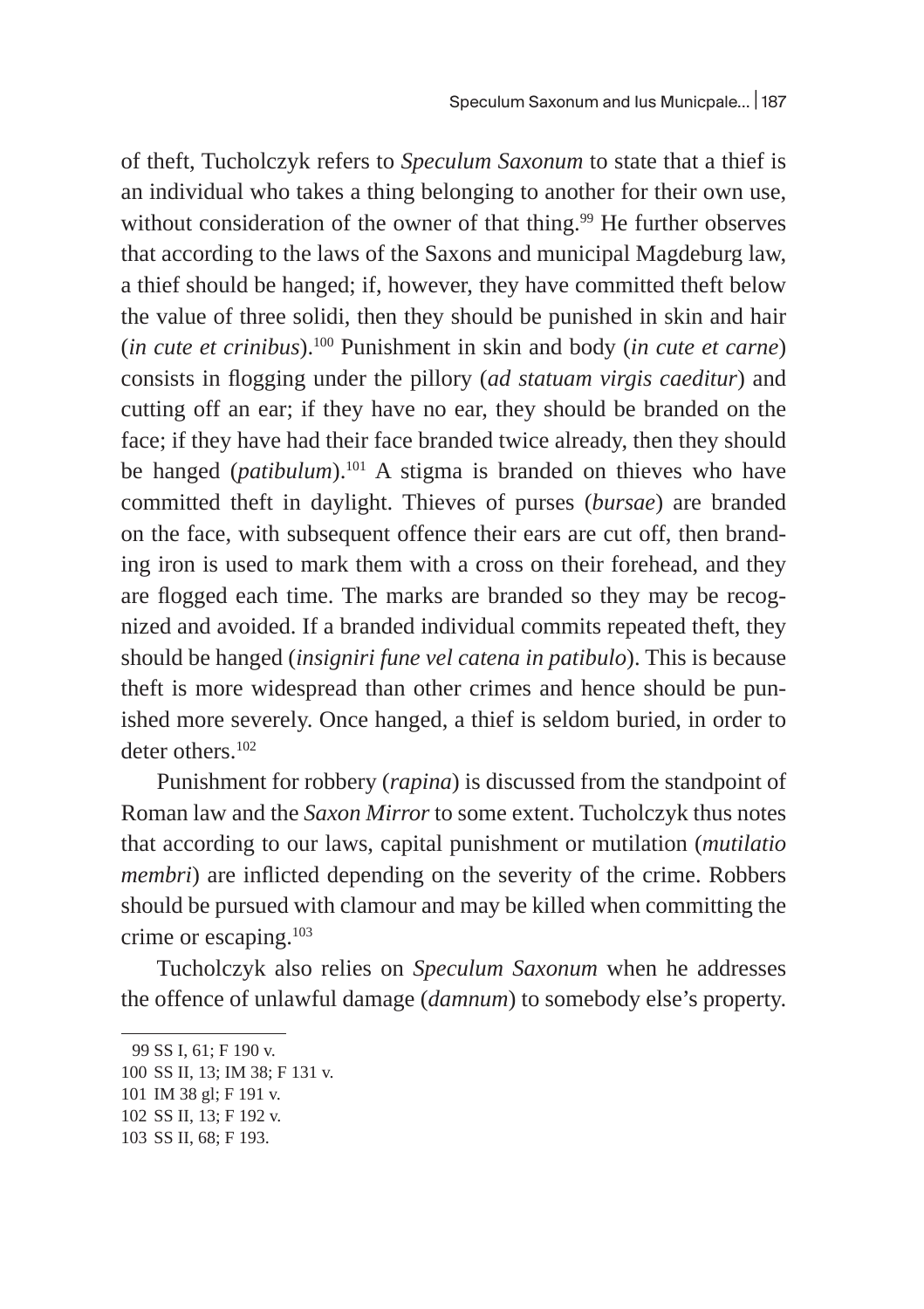No liability attaches to the mentally ill and children who are incapable of being guilty because they cannot sink so low as to face extreme penalty; therefore, if a boy kills or maims a person, his guardian is to pay compensation in the amount of the wergeld from the estate of their ward; this also applies to other damage that boys may cause, provided that it is proved.104

As for liability for damage caused by animals, Tucholczyk states that if a domesticated animal (e.g. pig or bull) inflicts damage, then compensation—corresponding to the wergeld or value—is paid by the owner of the animal if they keep it in their possession after the damage has arisen; however, if they have banished the animal and no longer feed nor water it, compensation need not be paid; the aggrieved party can take the animal, if they want, by way of compensation for the damage.<sup>105</sup> If a person keeps wild animals (bears, wolves, foxes, panthers, lions, deer, monkeys) and they have caused the damage, then compensation must be paid by the owner. If they do not renounce the ownership following the damage by driving them out and refusing them feed, they are not released from the obligation to pay compensation when the aggrieved party proves, aided by two others (*mettertius*), that the former owned them until the day when the damage arose.106 Still on the subject of indemnification for damage inflicted by animals, Tucholczyk writes that if such damage has been caused by a dog, its owner may prove that they were unaware that the dog bites. If the dog was chained, guilt lies with the one who has been bitten. If a person has set a dog on somebody else's cattle and the animals were bitten, they are not obliged to compensate for it. If a dog bites animals on a road, the owner of the dog is to pay compensation. If a person kills a dog that is causing damage to them, they are not required to pay compensation if they swear that they have done it out of necessity.<sup>107</sup>

<sup>104</sup> SS I, 40; II, 45; F 193 v.

<sup>105</sup> SS II, 40, 55, 60; F 194 v.

<sup>106</sup> IM 122; F 195.

<sup>107</sup> IM 122; F 195.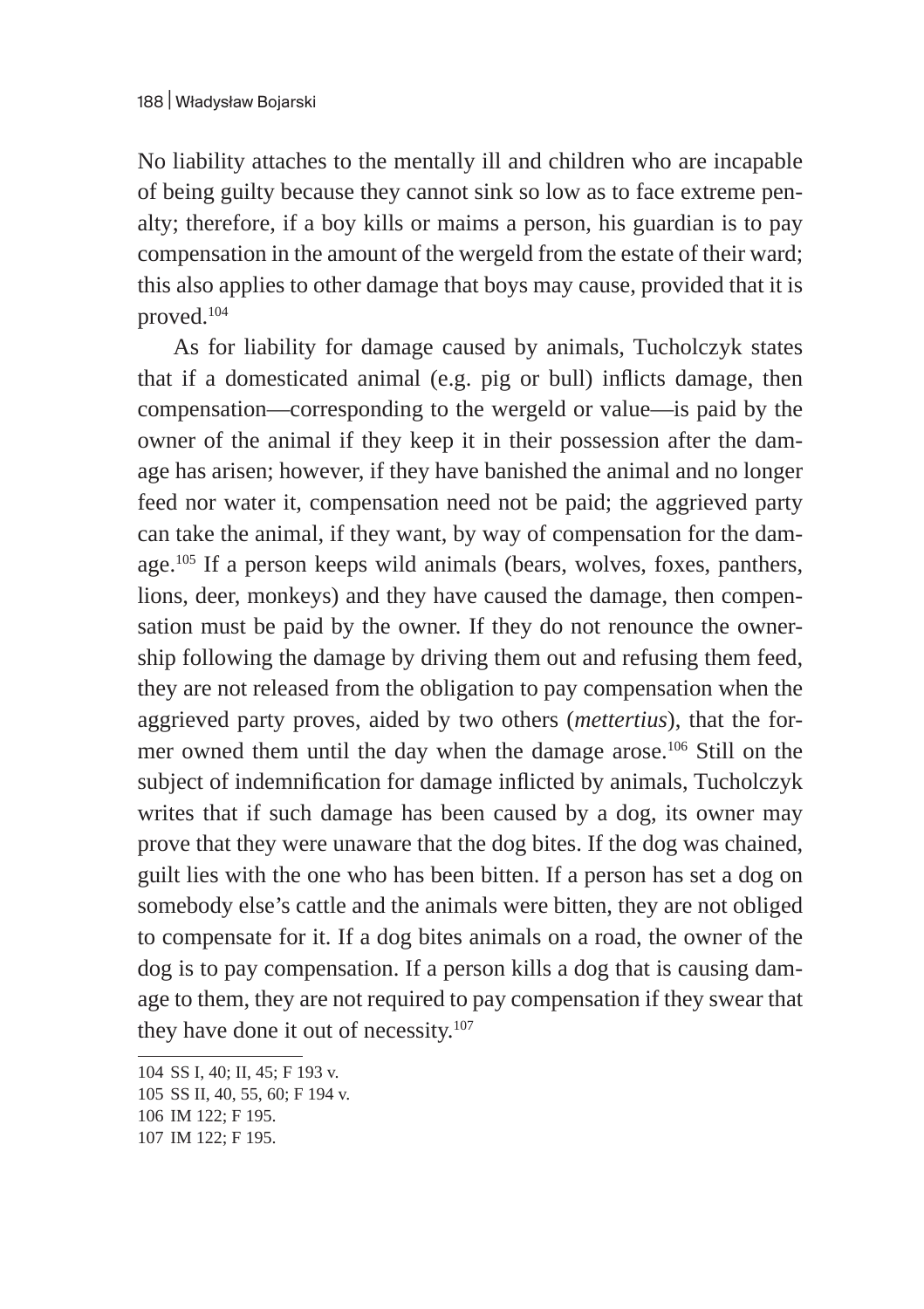Cervus cites Saxon laws on three occasions when discussing liability for insults (*iniuria*), stating that *actio iniuriarum* requires seven witnesses.<sup>108</sup> He then observes that the abused party may file a penal or civil complaint in respect of any insult; in the case of a civil suit, an assessment is made and subsequently a financial penalty is imposed on the offender; in penal suits, the judge sentences the defendant to punishment in body or humiliation.109 The author also refers to the *Mirror* in connection with insulting one's wife and children.<sup>110</sup>

With respect to succession law, whose overview is again based chiefly on Roman legal sources, Tucholczyk does not fail to note how Saxon laws provide in that respect. He therefore states that the testaments made whilst being of legal age, sound in mind, without fraud and deceit, cannot be invalidated.111 One learns that neither husband nor wife—while incapacitated by reason of health—may spend more than three solidi out of their estate without the consent of the successors; a wife cannot do so either without the consent of her husband.112 At the end of the chapter devoted to succession law which, as already noted, relies primarily on Roman sources (and to a very limited extent on canon law), the author supplies 23 solutions relating to succession law found in the Saxon compilations, by quoting the provisions contained in *Speculum Saxonum* and *Iiber Ottonis iuris Maydeburgensis*.

The above outlines the regulations recorded chiefly in *Speculum Saxonum* and *Ius municipale,* which Jan Jelonek Cervus from Tuchola chose to cite in his two legal treaties, that is *Farrago* from 1540 and *Epitome*, published in 1534. The degree to which they were taken into consideration by the author may not be all too extensive, particularly in comparison with

<sup>108</sup> SS I, 70; IM 91; F 196.

<sup>109</sup> SS I, 68; IM 90; Cf. I. 4, 4, 10; F 196.

<sup>110</sup> SS I, 68; III, 45; F 197.

<sup>111</sup> SS I, 52. E 119 v; 121 v.

<sup>112</sup> IM 65; F 130 v; E 113 v. Tucholczyk cites a judgement of a Magdeburg court concerning legacies made while in a sick-bed (C. 12, D. II, p. I *in Almanico*), and observes that the provisions of the Magdeburg law were condemned by canon law as godless and contrary to Roman law. Cf. C. 6, 22, 3. F 130.